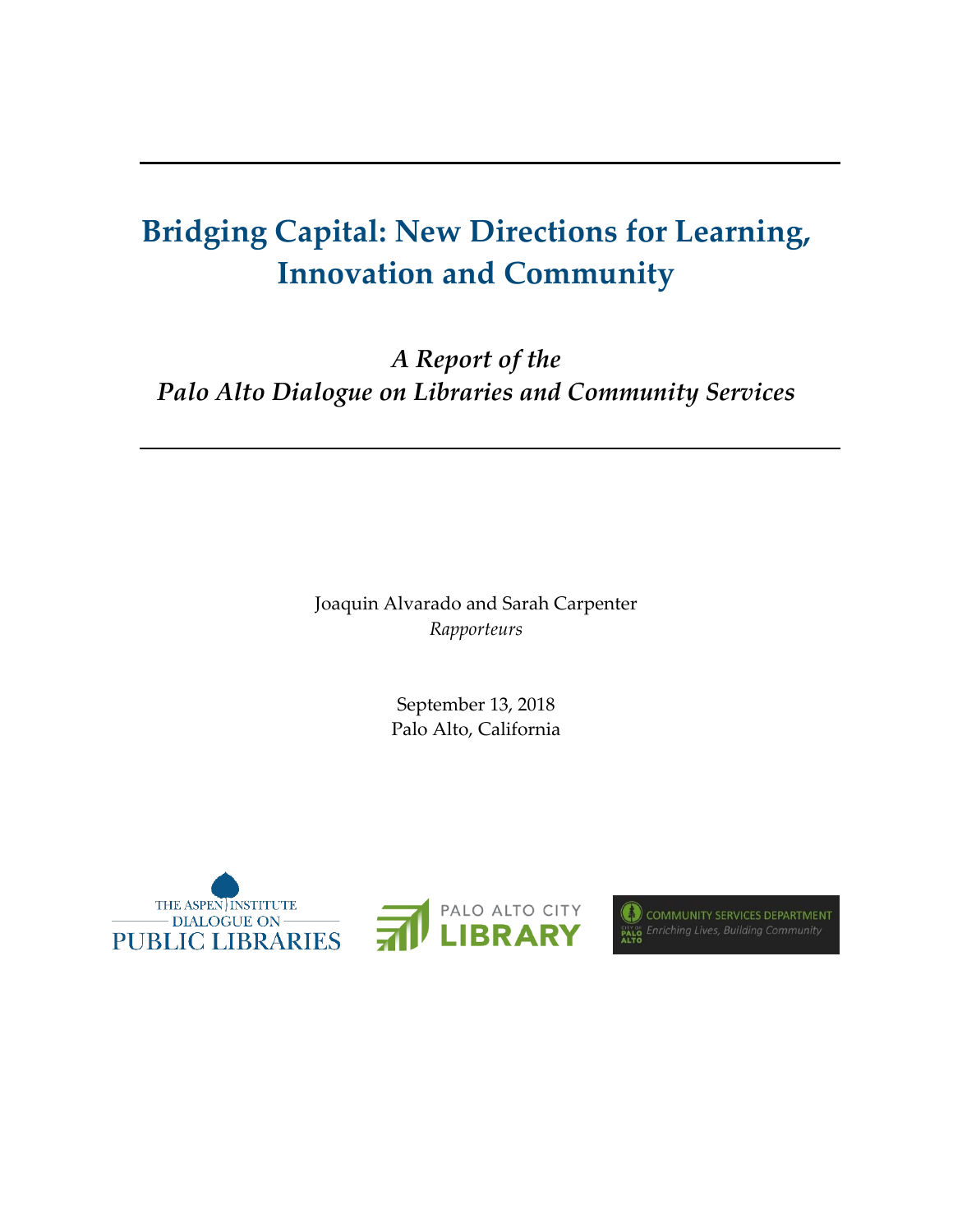This report is written from the perspective of informed observers at the Palo Alto Dialogue on Libraries and Community Services. Unless attributed to a particular person, none of the comments, ideas or recommendations contain in this report should be taken as embodying the views of carrying the endorsement of any specific participant or affiliated organizations or employers at the Dialogue.

Copyright © 2018 by The Aspen Institute The Aspen Institute 2300 N Street, NW, Suite 700 Washington, DC 20037 [www.aspeninstitute.org](http://www.aspeninstitute.org/)

Amy K. Garmer **Director** Aspen Institute Dialogue on Public Libraries [www.LibraryVision.org](http://www.libraryvision.org/)

Monique le Conge Ziesenhenne Director of Library and Community Services City of Palo Alto, California [http://library.cityofpaloalto.org](http://library.cityofpaloalto.org/) [www.cityofpaloalto.org/gov/depts/csd/](http://www.cityofpaloalto.org/gov/depts/csd/)

Published in the United States of America in 2018 By The Aspen Institute All rights reserved. This work is licensed under the Creative Commons Attribution-Noncommercial 4.0 United States license (CC BY-NC 4.0).

This publication was supported in whole or in part by the U.S. Institute of Museum and Library Services under the provisions of the Library Services and Technology Act, administered in California by the State Librarian.

The opinions expressed herein do not necessarily reflect the position or policy of the U.S. Institute of Museum and Library Services or the California State Library, and no official endorsement by the U.S. Institute of Museum and Library Services or the California State Library should be inferred.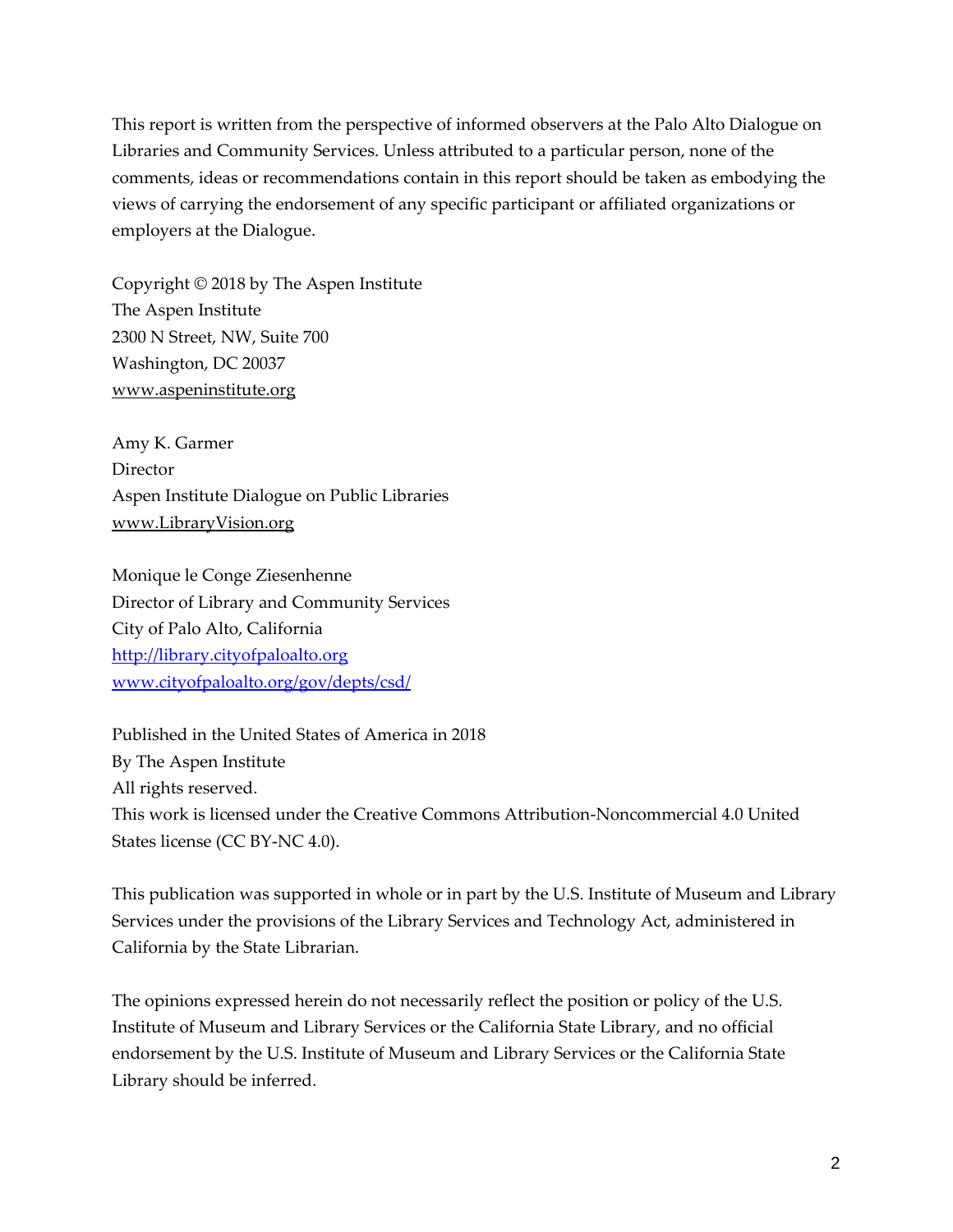# Palo Alto Dialogue on Libraries and Community Services

# **Table of Contents**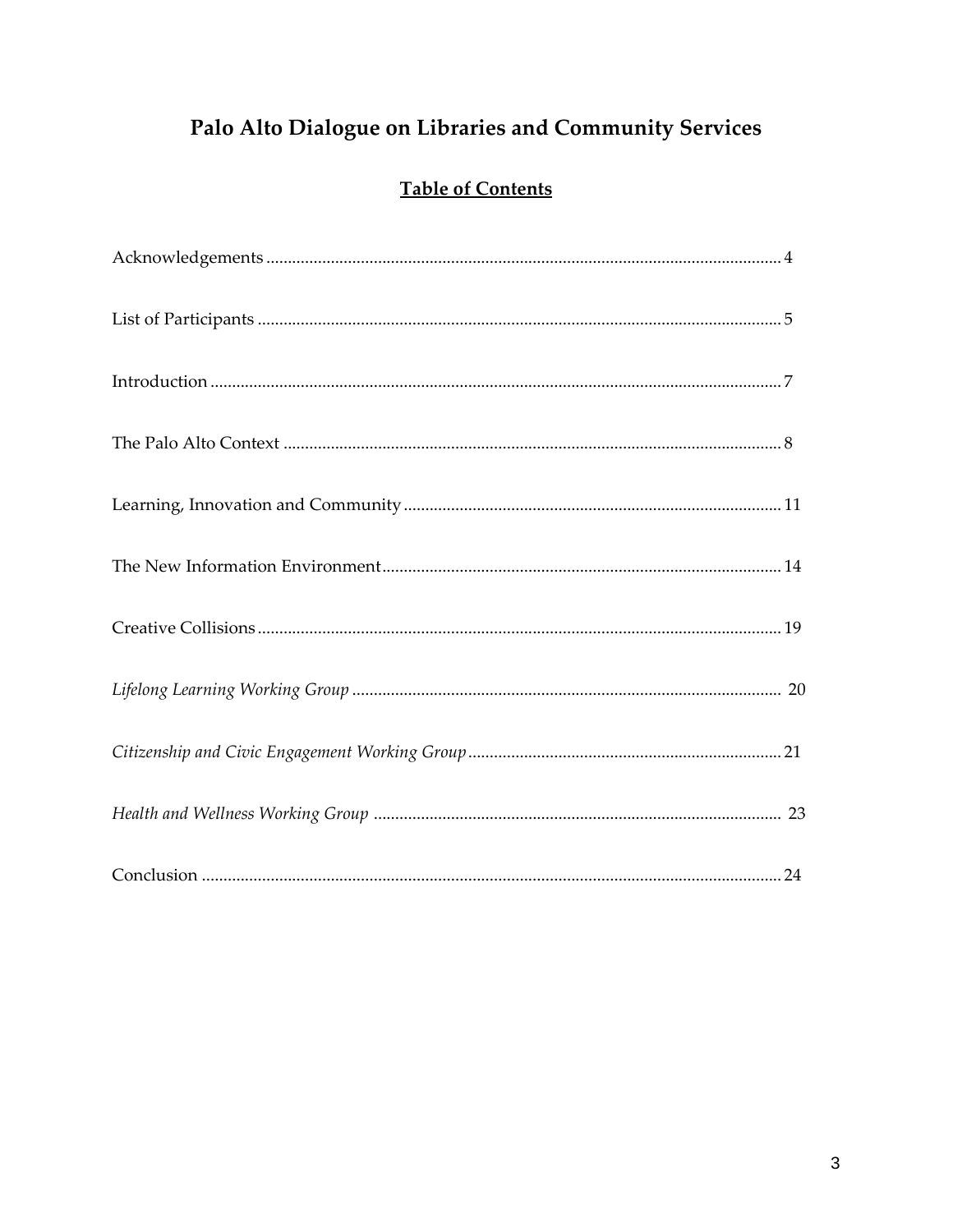## **Acknowledgements**

Conferences by their very nature are collaborative affairs. The Aspen Institute Dialogue on Public Libraries would like to acknowledge and thank the people and organizations whose partnership and support made the Palo Alto Dialogue on Libraries and Community Services and this report possible. We first wish to thank our partners at the Palo Alto City Library and the Community Services Department. Key personnel are included in the participant list below.

The California State Library under the direction of Greg Lucas, state librarian, and his state library colleagues, Janet Coles and Beverly Schwartzberg, provided funding and expertise to guide our work in California, and the Southern California Library Cooperative (Diane Satchwell, executive director) has managed the grant.

We appreciate the time and energy of Steering Committee members who helped us think through critical issues and plan all aspects of the Dialogue: Becky Beacom, Palo Alto Medical Foundation; Cyrus Cary, Office of Emergency Services; Sheena Chin, Library Advisory Commission; Rob de Geus, Deputy City Manager; Preeti Hehmeyer, Bill Lane Center for the American West, Stanford University; Jonathan Iiyama, Palo Alto Family YMCA; Nigel Jones, Friends of the Palo Alto Library; Lydia Kou, Palo Alto City Council; Mel Matsumoto, Channing House Retirement Center; Don McDougall, Parks & Recreation Commission, Palo Alto; Kristen O'Kane, Community Services Department; Anand Venkatamaran, Foothill College; Monique le Conge Ziesenhenne, Director of Library and Community Services; Gayathri Kanth and Diane Lai, Palo Alto City Library.

We thank our consultants and rapporteurs at Studiotobe, Joaquin Alvarado, Kristin Belden and Sarah Carpenter for their partnership and assistance in planning the dialogue and for preparing this report. Finally, we thank the individuals named below whose generous contributions of time and expertise as Dialogue participants have made this report possible. Titles reflect positions held on September 13, 2018.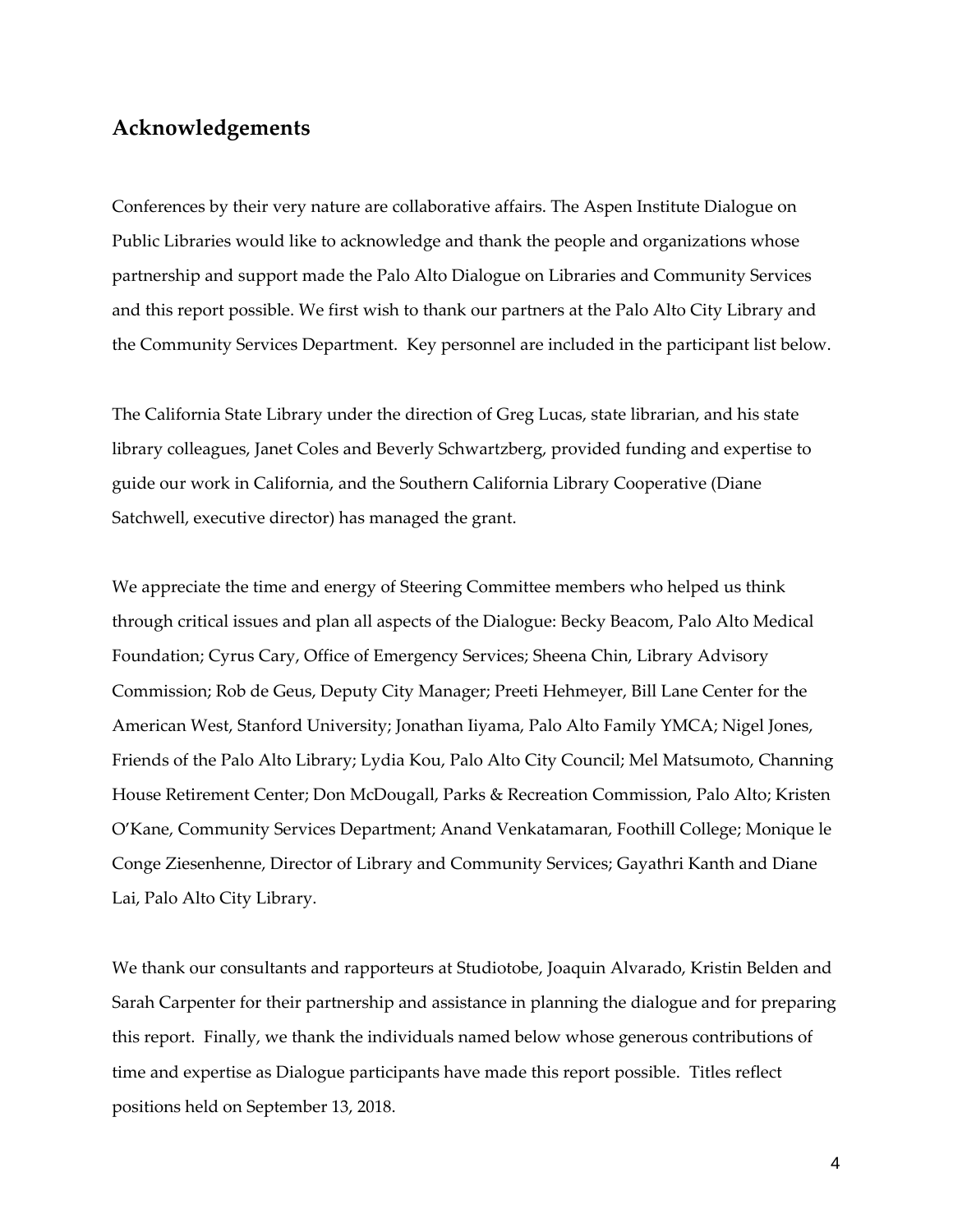# **Palo Alto Dialogue on Libraries and Community Services List of Participants**

**Richard Adler** Fellow Institute for the Future

**Joaquin Alvarado** Founding Partner Studiotobe

**Nancy Brown** Education Division Manager Palo Alto Medical Foundation

**Mimi Calter** Deputy University Librarian Stanford Libraries

**Sheena Chin** Chair 2014-2016 Library Advisory Commission

**Nancy Cohen** Incoming President and Board Member Friends of the Palo Alto Library

**Patty Doolittle** Development Director Palo Alto Family YMCA

**Kenneth Dueker** Director, Emergency Services Chief, Office of Emergency Services City of Palo Alto

**Emily Farber** Social Worker Avenidas Care Partners **Joyce Friedrichs** Immediate Past Board Chair Environmental Volunteers

**Chantal Cotton Gaines** Assistant to the City Manager City of Palo Alto

**Amy Garmer** Director Dialogue on Public Libraries The Aspen Institute

**Doug Hagan** Chair Library Advisory Commission

**Jennifer Chang Hetterly** Editor Palo Alto Matters

**Susan Hildreth** Interim Director Sonoma County Library and Communications and Society Fellow Aspen Institute

**Sandra Hirsh** Director and Professor, School of Information San José State University and Member, Palo Alto Library Bond Oversight **Committee** 

**Lydia Kou** Council Member Palo Alto City Council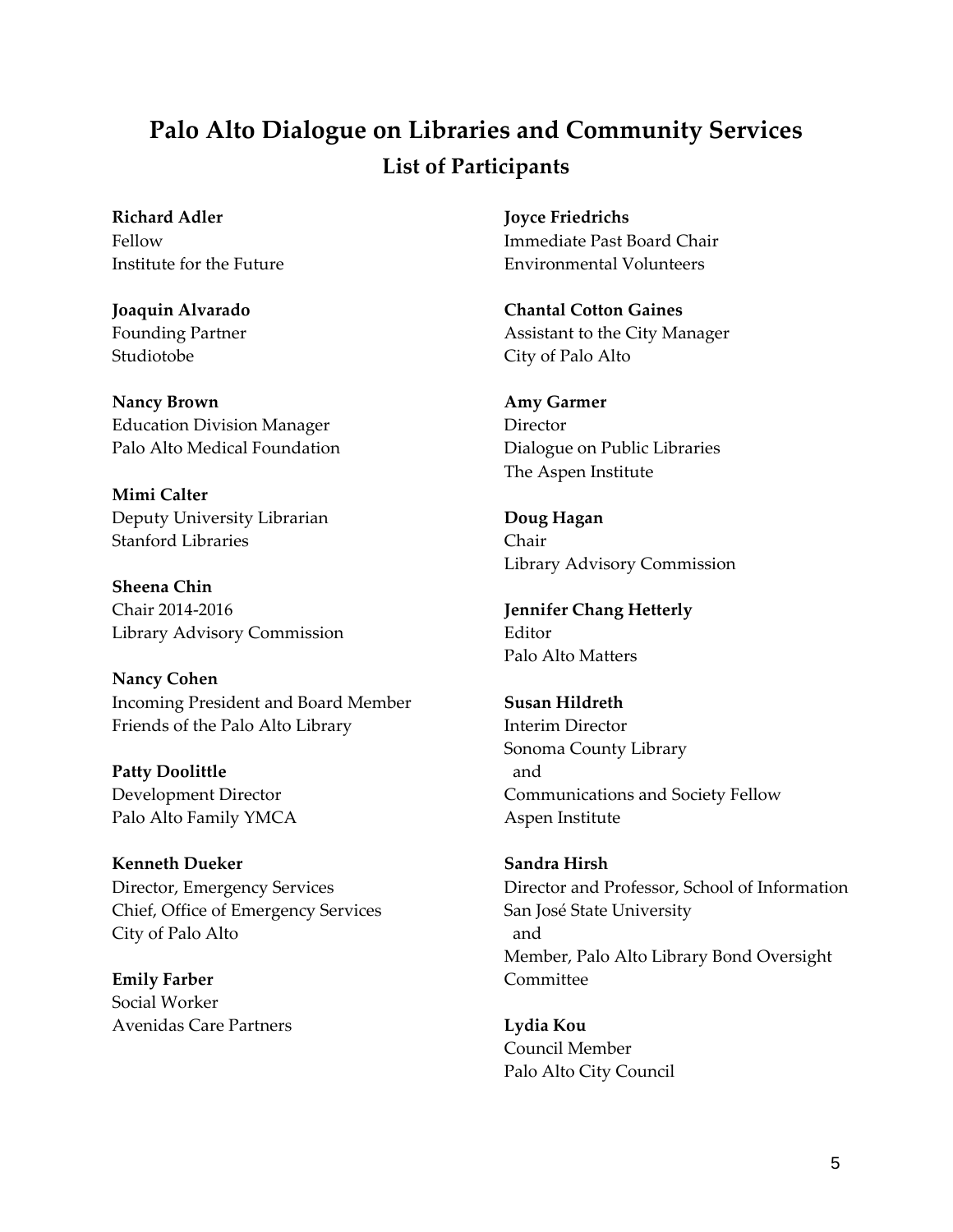**Don McDougall** Chair, Parks & Recreation Commission City of Palo Alto

**Maureen O'Connor** President Palo Alto University

**Kristen O'Kane** Chief Operating Officer Community Services Department City of Palo Alto

**Marcia Pugsley** Board Member Palo Alto Art Center Foundation and Member, Board of Trustees Channing House

**Beverly Schwartzberg** Library Programs Consultant Library Development Services California State Library

**Valerie Stinger** Chair Human Relations Commission

**Anand Venkataraman** Computer Science Instructor Foothill College

**Paula Wolfson** Manager Avenidas Care Partners Cubberley Community Center

**Elliott Wright** Executive Director Environmental Volunteers

**Monique le Conge Ziesenhenne** Director of Library and Community **Services** City of Palo Alto

#### *Rapporteur:*

**Sarah Carpenter** Studiotobe

#### *Observers and Staff:*

**Gayathri Kanth** Assistant Director, Public Services Palo Alto City Library

**Tricia Kelly** Managing Director Communications and Society Program The Aspen Institute

**Diane Lai** Division Head for Information Technology & Collections Palo Alto City Library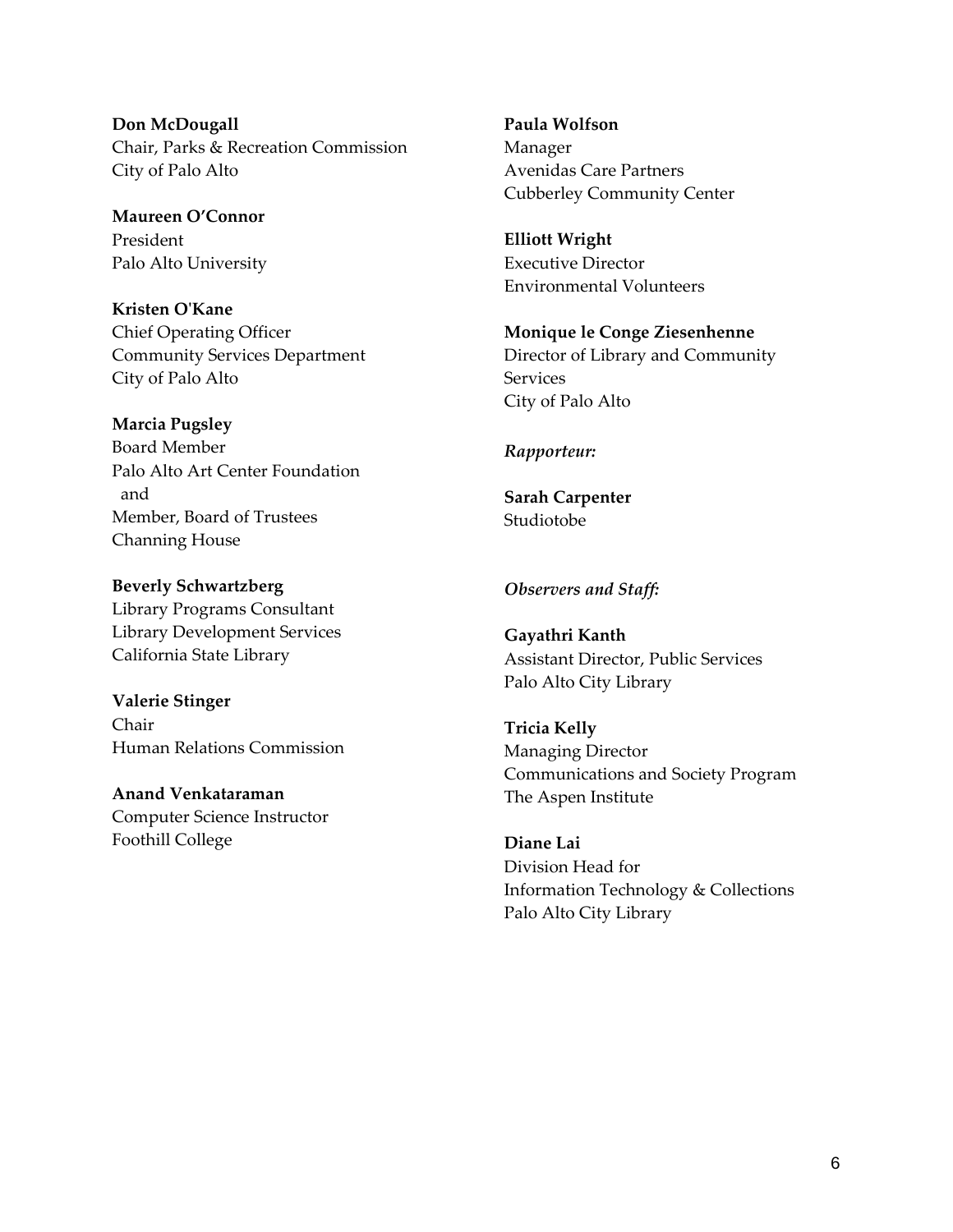# **Bridging Capital: New Directions for Learning, Innovation and Community**

# **Introduction**

The Aspen Institute Dialogue on Public Libraries creates unique opportunities for community leaders, innovators and institutional partners to collaborate on developing next generation initiatives for libraries across the country. Libraries play an important role in areas that are priorities for communities, like civic engagement, workforce development, education and democratic discourse. As the nation continues to confront intense polarization, libraries are increasingly serving as third spaces, where diverse populations can coalesce, connect and confront the challenges in their community through open and trusted channels and relationships.

The Aspen Institute in partnership with the Palo Alto City Library and Community Services Department convened community leaders from diverse constituencies. The day-long roundtable in Palo Alto, California on September 13, 2018 focused on the key themes of learning, innovation and community. Participants examined how to align goals for service to residents of Palo Alto and consider creative and innovative pathways toward pursuing them. The Palo Alto City Library and the Community Services Department are two important service providers in Palo Alto and their future alignment will impact how and why the community invests in them.

The participants represented diverse and intergenerational stakeholders whose experience reflected different angles on the core themes of the day. A number of long established relationships, as well as an important combination of potential new partners, were represented in the room. The discussions during the Dialogue tended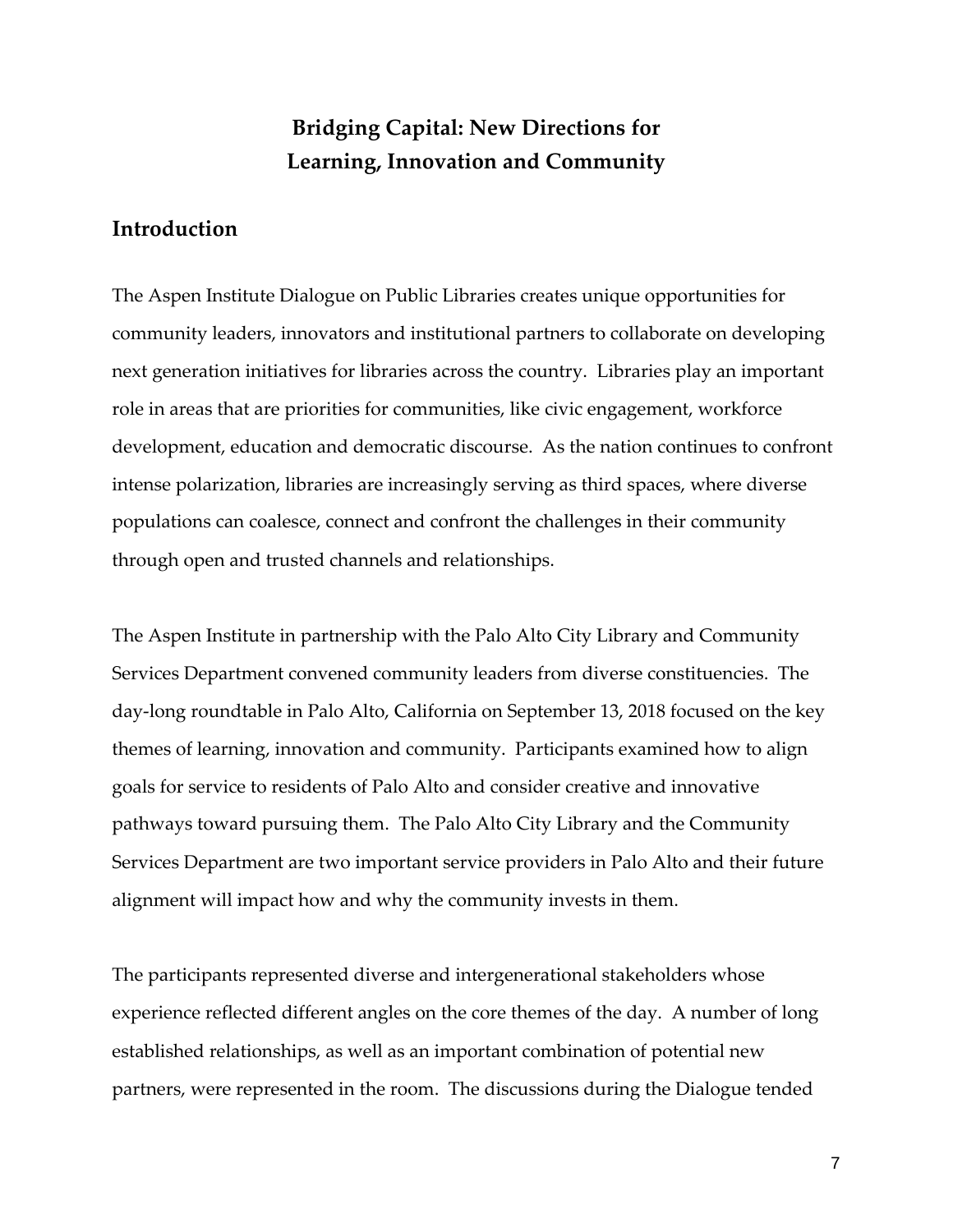more towards the Library, a familiar place, and less toward the Community Services Department, which oversees a wide array of programs designed for improving community wellness and the quality of life for people in Palo Alto. While the programs and services of the Community Services Department are well-known and widely used, its entire portfolio of services is less recognized as one brand. This outcome of the dialogue highlights the need for opportunities for the Community Services Department to increase the visibility of the entire department as a community partner.

#### **The Palo Alto Context**

Palo Alto is a city with strong educational values, a rich cultural history and exceptional community assets. The people who live, work, study and play in Palo Alto have many different relationships with the city. In a city with a census population of just under 67,000, the daily influx of workers and students brings the daily population to 158,000 people. Participants embraced this and considered the workforce population as part of the "whole community." They also acknowledged some challenges with building cohesion with such an incredible flow of people in and out every day. Participants described the city as economically and culturally diverse and said that diversity is valued and celebrated. Despite this, there are undercurrents suggesting work to be done. The National Citizen Survey found a decline in the sense of well-being and belonging in the community, along with concerns about where the community is heading. Some suggested that it is home to a population of people highly invested in the whole community while disengaged with certain critical parts of it. Participants were sensitive to these impressions. This was reflected in the participants' commitment to building a sense of community as they worked through strategic questions.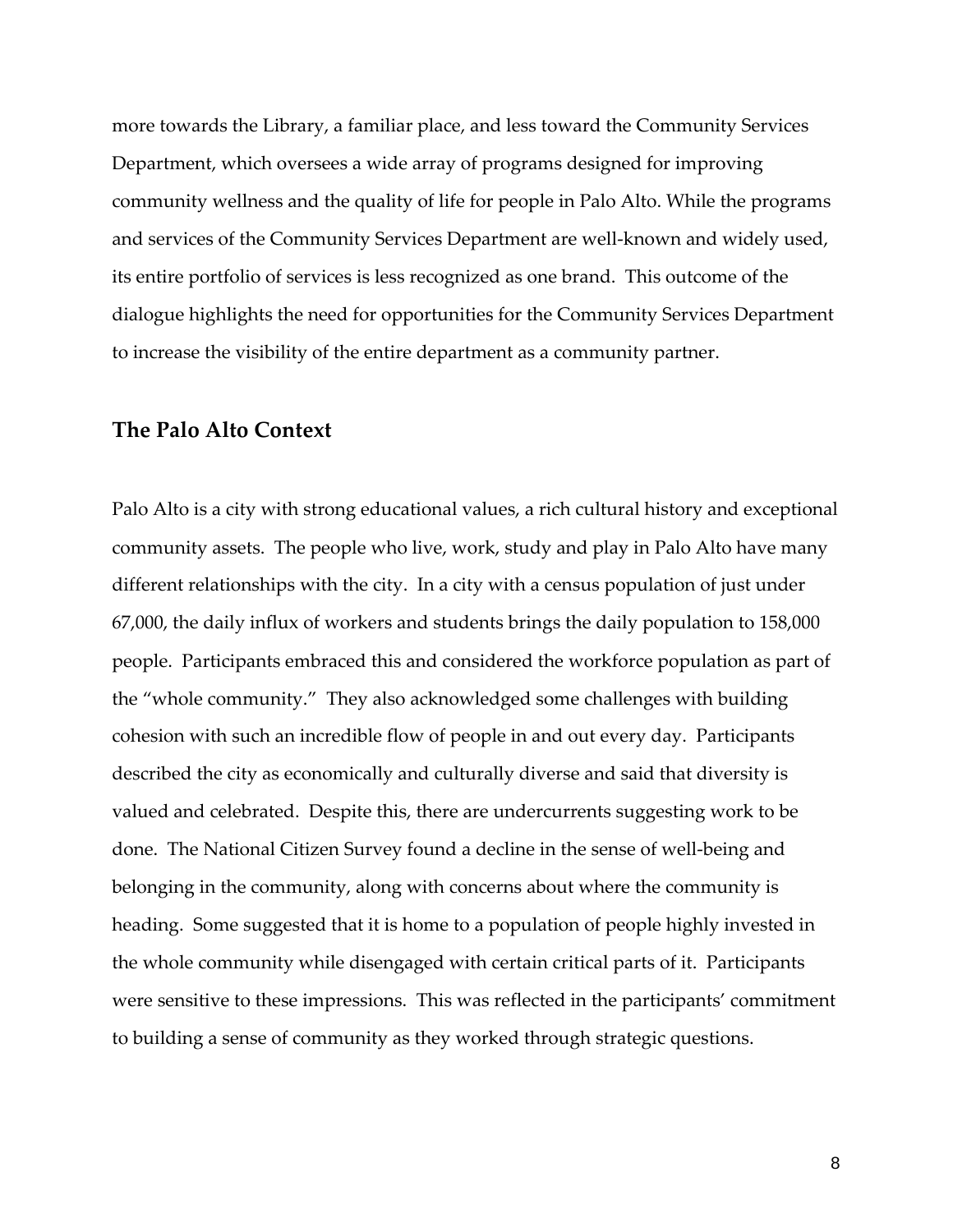*The library and community services connection.* The library system in Palo Alto was once a part of the Community Services Department. This department includes parks, recreation, community theater, art center, children's museum and zoo, human services, and other programs and classes designed to enhance the quality of life and community wellness for residents. Monique le Conge Ziesenhenne currently serves as Director of both Libraries and Community Services for the City of Palo Alto. Key indicators show library usage is going strong, with year over year gains in circulation, facilities usage and online activity. City leaders present at the roundtable were eager to explore synergies between the libraries, Community Services Department and community partners to improve their services. Both departments have a vested interest in the wellness of the community and stand to benefit from increased collaboration.

*Redefining success: "health not wealth."* Participants expressed the need to redefine what success means for a young person in Palo Alto: physical and mental health, not wealth, should anchor the new definition. Participants shared a vision for a more connected and engaged community of diverse and well-rounded people. This was not in reaction to the pervasive technology in the community, but in recognition that it was not all encompassing. Participants who work with youth said they often see young students channeled into academia and tech—two highly competitive fields. They suggested that vocational schools and skilled trades be encouraged and available for young people, as they can lead to sustainable, fulfilling careers. Participants wanted to find ways to encourage more of the local community to move into these careers and have a way to stay in the community itself. (It was noted, for example, that public safety workers in Palo Alto rarely live in the city.) They saw this as providing a healthy balance to tech and academia.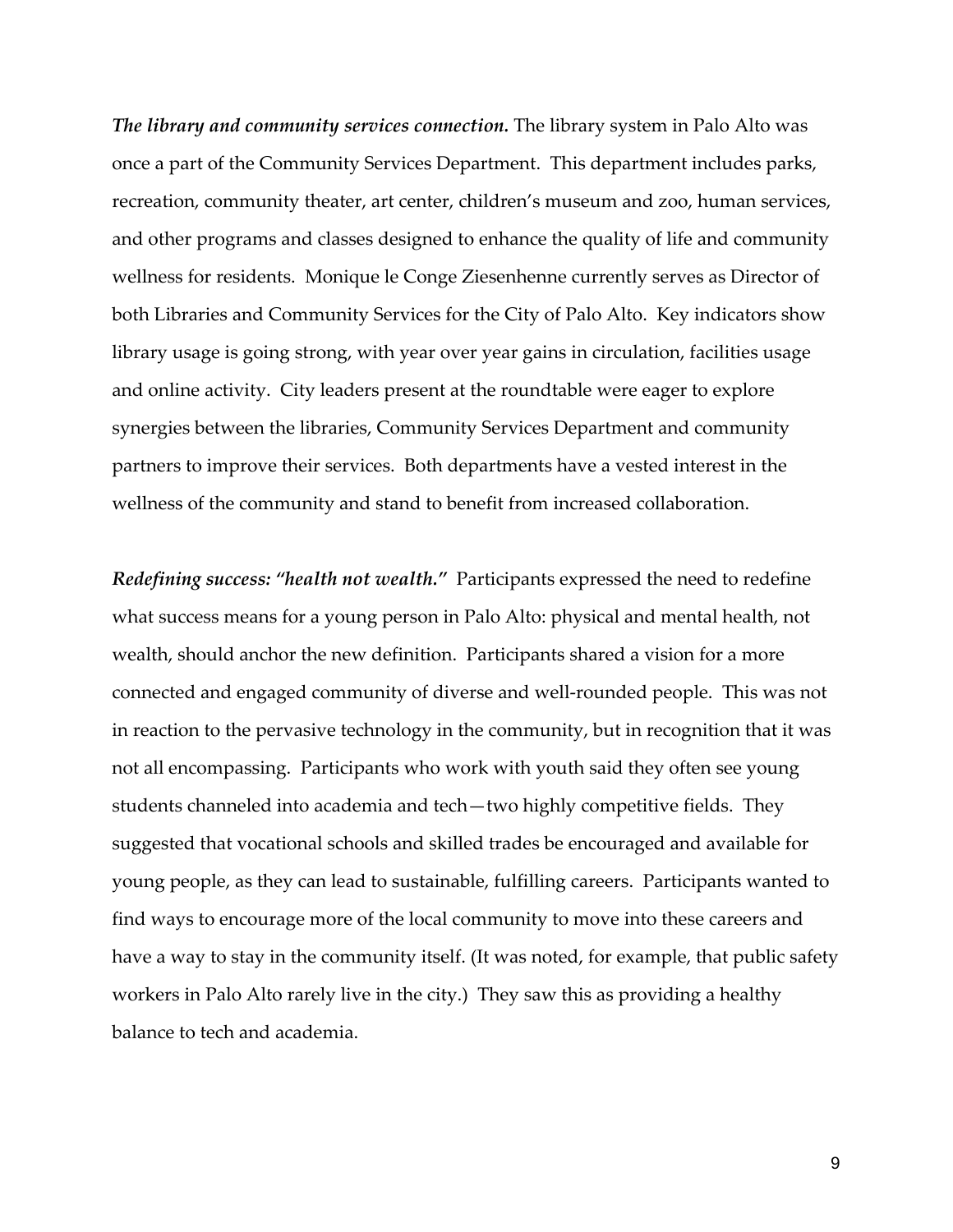*Alignment.* Community leaders and stakeholders participating in the roundtable discussed the issue of disconnects between organizations whose goals may be aligned. They asked how libraries can bring the residents of Palo Alto together to inform each other about what various sectors are accomplishing and aspiring toward, and how the library can serve as an onramp to seeding collaboration between different actors. The roundtable discussed the need for a more robust environment for civic engagement, which participants agreed is complex and tricky to navigate. Palo Alto is home to so many highly educated and deeply experienced citizens that it can often become a drag on forward progress as different experts engage in long running debates. The consensus was that more creative and frequent collaborations could unlock greater alignment.

*A varied and changing community.* The entire Bay Area struggles with growing economic disparity and its impact on housing. Palo Alto is a diverse community, where diversity finds its greatest expression in cultural diversity, including a growing number of immigrant residents. Palo Alto also benefits from a population of longtime residents entering retirement and families with young students. Economic diversity is becoming more problematic as the cost of living in Palo Alto is pricing people out of the community. For some, the wealth disparities were a concern for insuring a balanced and open civic leadership. The roundtable discussed common goals for the community as a whole, while considering the specific and varied needs of individual populations in order to accomplish those goals.

*Framing the dialogue.* Ziesenhenne identified a key question to lead the roundtable discussion: How can the strengths of the Palo Alto City Library and the Community Services Department be leveraged to build resources for communities that are better than what Palo Alto has now? To answer this question participants had at their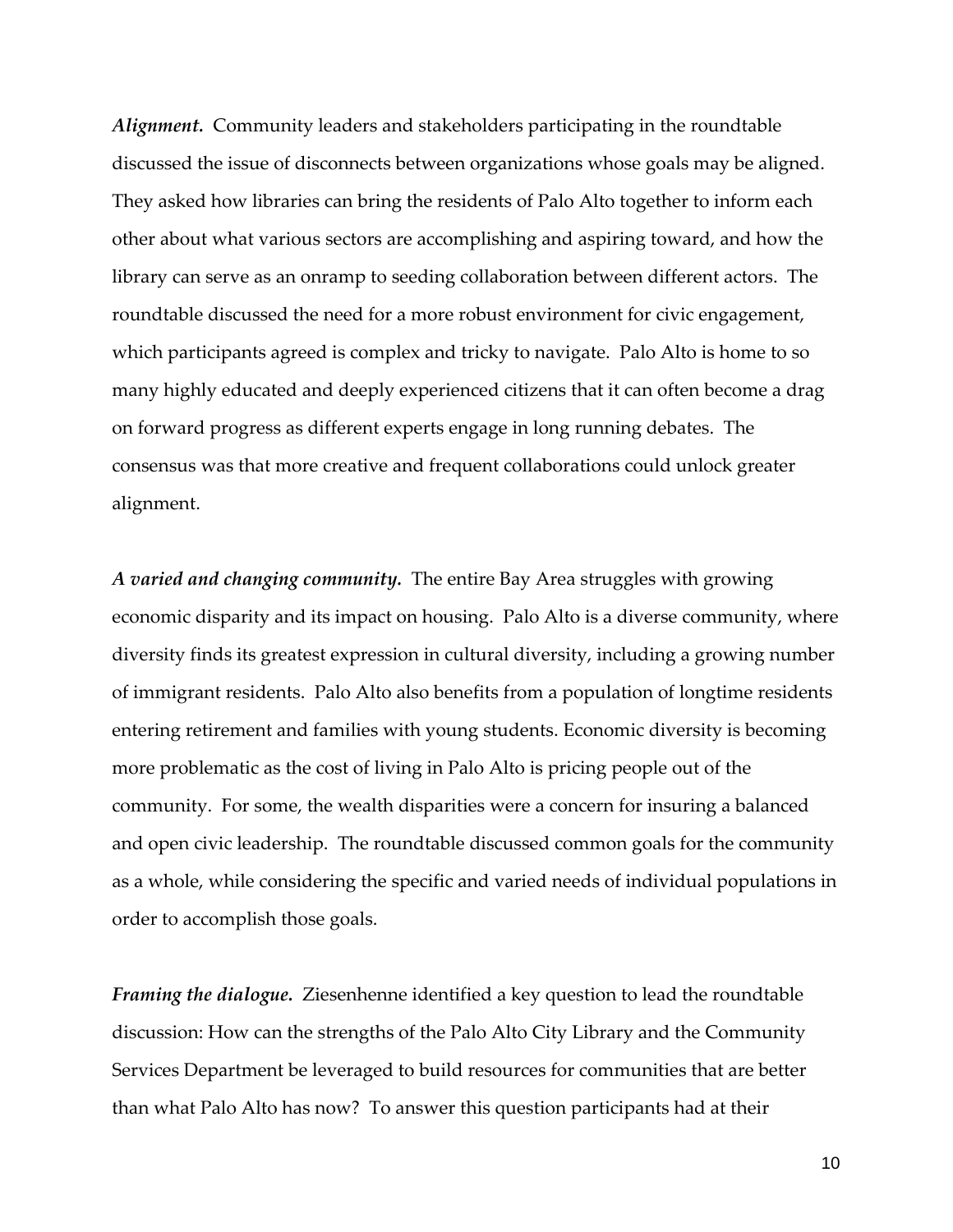disposal the considerable assets of the community. They also had to negotiate the acknowledged "Palo Alto Process" which they recognized can stall broad participation as a highly committed core of people often dominate some key civic issues. If the participants were to make progress towards answers they would have to apply the considerable assets of the community while negotiating the acknowledged "Palo Alto Process."

### **Learning, Innovation and Community**

"Innovation is usually a group effort, involving collaboration between visionaries and engineers, and that creativity comes from drawing on many sources. Only in storybooks do inventions come like a thunderbolt, or a lightbulb popping out of the head of a lone individual in a basement or garret or garage."

- Walter Isaacson, *The Innovators*

Doug Hagan, chair of the Palo Alto Library Advisory Commission, helped open the dialogue by reflecting on Palo Alto's values and their alignment with those of the library. He identified those values as belonging to three tent poles: Learning, Innovation, and Community. Palo Alto places extraordinary value on learning and is committed to developing literacies in both academic and social environments. Palo Alto also breathes innovation and has been driving incredible market shifts through its research and technology leadership for generations. Finally, Palo Alto is also passionate about community. Hagan asked that participants think about how to address each of the strategic questions through these three filters. The roles of the Libraries and the Community Services Department are fundamental and intersecting. They exist to preserve the health and vitality of Palo Alto and their evolution should reflect its values.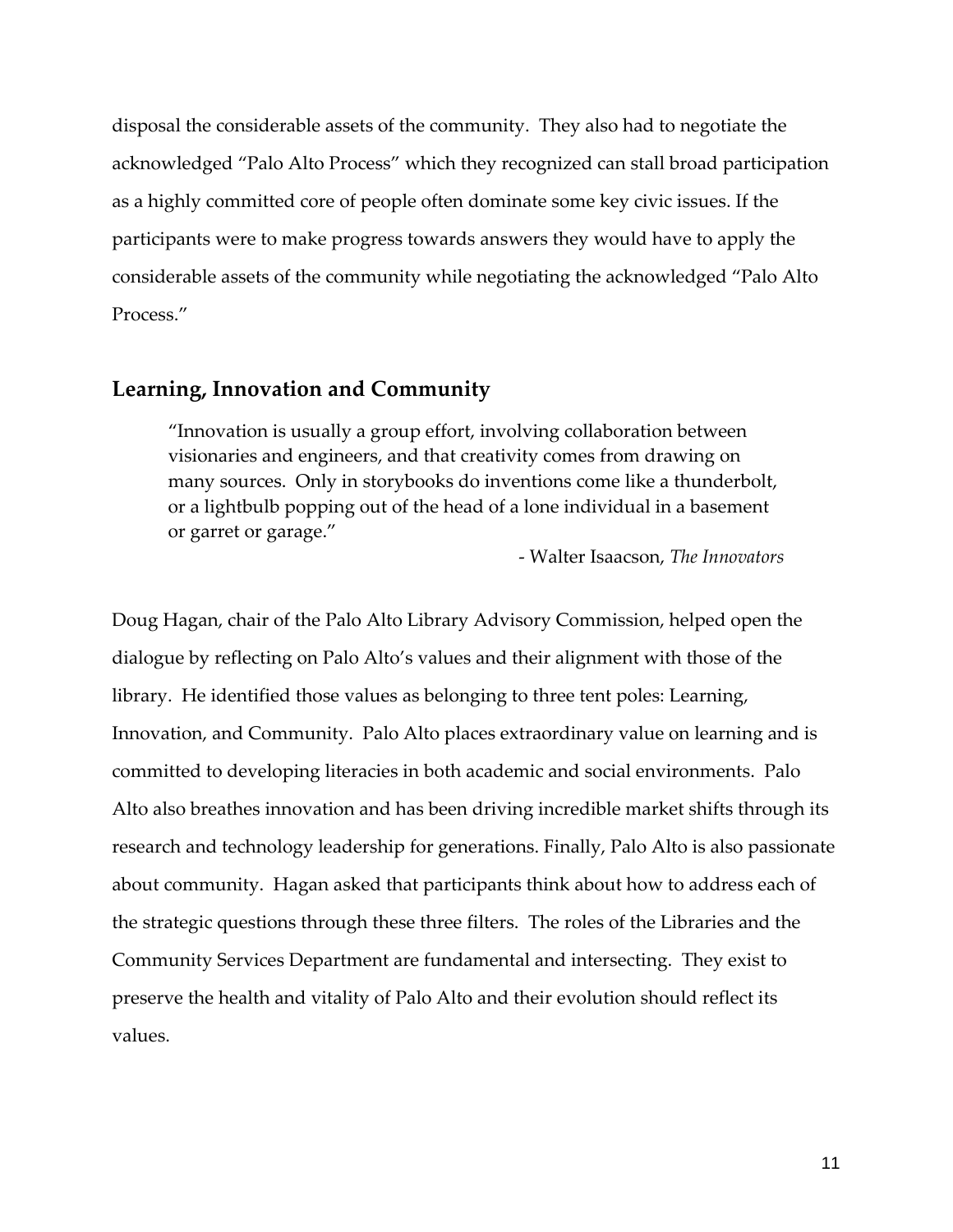At the epicenter of Silicon Valley, Palo Alto libraries embrace new technologies. Recognizing this unique advantage, participants deepened the question beyond taking advantage of its location to engage new modes of information and new communities. Participants explored how the library should stay current, and best deploy emerging technologies to continue to be a learning library for their communities in an age struggling with polarization and anxiety. The commitment to its core values makes Palo Alto unique; Hagan's lead-off remarks challenged the group to incorporate them in thinking through the big questions confronting the community, including questions of health, civic engagement and education.

*New Approaches to Problem Solving.* Technology innovation is central to Palo Alto's culture. Importantly, participants highlighted other forms of innovation that can be applied to generate a broader sense of collaboration and creative thinking around public services. First among these would be establishing a non-consumer-driven culture of creative problem-solving. *Design Thinking* is another transformational force to emerge from Palo Alto, with the d.school at Stanford University lighting the way. Applied in this context, its *user centered* approach to problem solving could capture insights and requirements for where to begin and how to proceed in transforming the role of libraries. Participants asked how the library in Palo Alto can harness innovative models, develop meaningful and lasting partnerships in the community, and ensure the relevancy of library services in the city well into the 21<sup>st</sup> century and beyond. Libraries have already evolved to meet the demands of their role as information access provider and convener for community. By diversifying their approach to innovation, they can integrate more fully with other important partners.

*Human Capital.* Palo Alto is rich in human capital. Many of the city's aging population remain invested in Palo Alto and give back to their community either by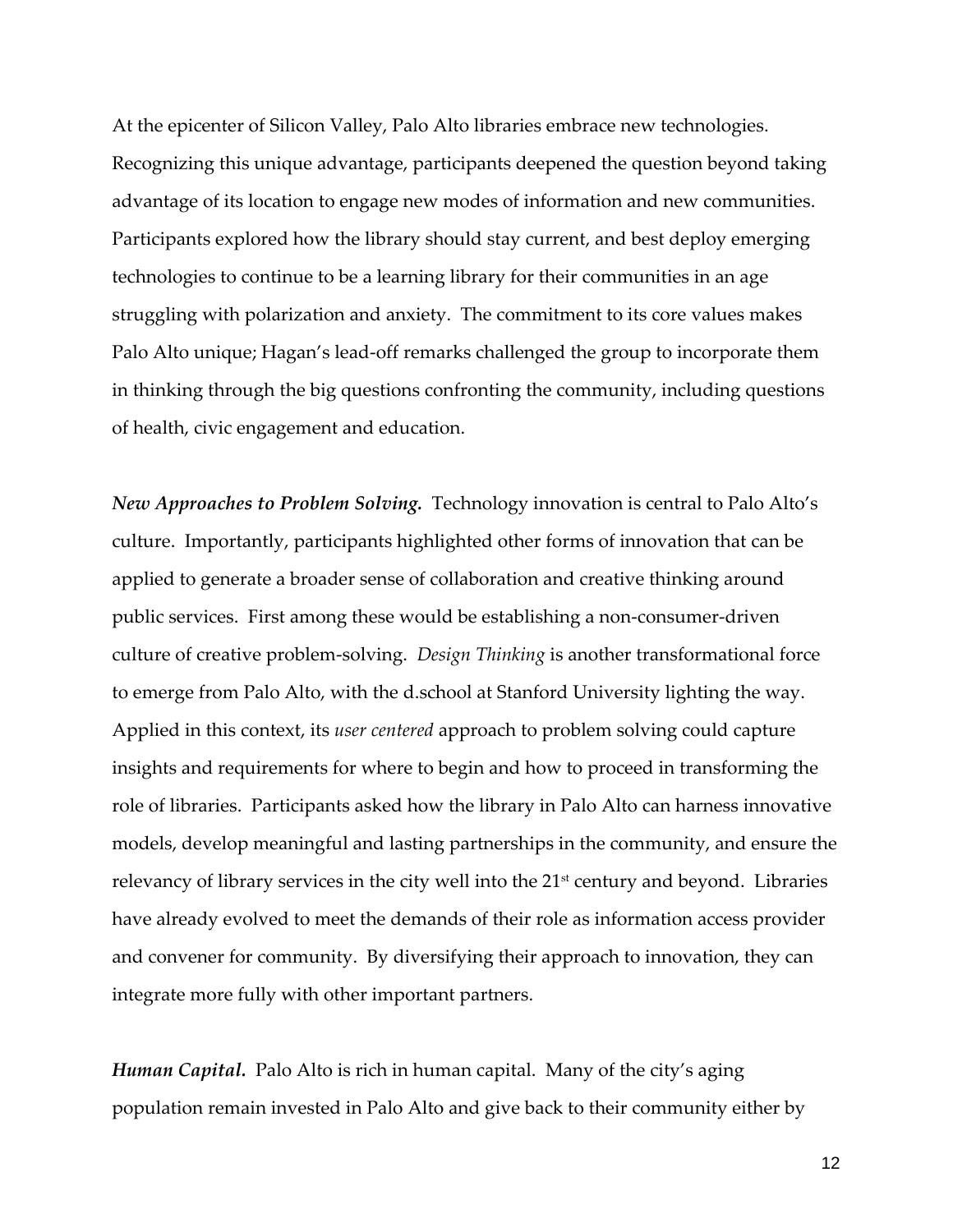donating or volunteering. They could be incredible allies for sharing knowledge and information with young people in the community. This generational force was seen by the participants as an ongoing engine of progress requiring new relationships in more diverse parts of the city. Emerging communities of color were also seen as sources for new leadership and energy in the civic life of Palo Alto. Home to many immigrants, the participants were invested in finding ways to bring them into the social scaffolding by offering new ways to participate on public boards, commissions and working groups. Participants also shared examples from adjacent communities that might provide additional resources and space for new civic engagement.

*Library Strengths.* Public libraries have key assets that could be leveraged in the community to advance innovation: people, place and platform.

**People.** Human capital remains the critical resource in communities and is the gating factor in considering how to move forward in the era of ubiquitous digitization and dawning AI economic transformation. Developing and supporting the pathways for local residents to participate in expanding economic and cultural opportunities is essential for libraries to deliver within their missions.

**Place.** Libraries provide physical infrastructure and human capital in a community. They represent investments made over generations that bring people together and help to build community at a time when virtual experience and interactions (often solitary) are ascendant. Libraries exist within deeply local relationships and histories rooted in their geographies. They reflect the dynamics of their communities and they also struggle with the same issues confronting the regions they serve. They are also reflections of the strengths and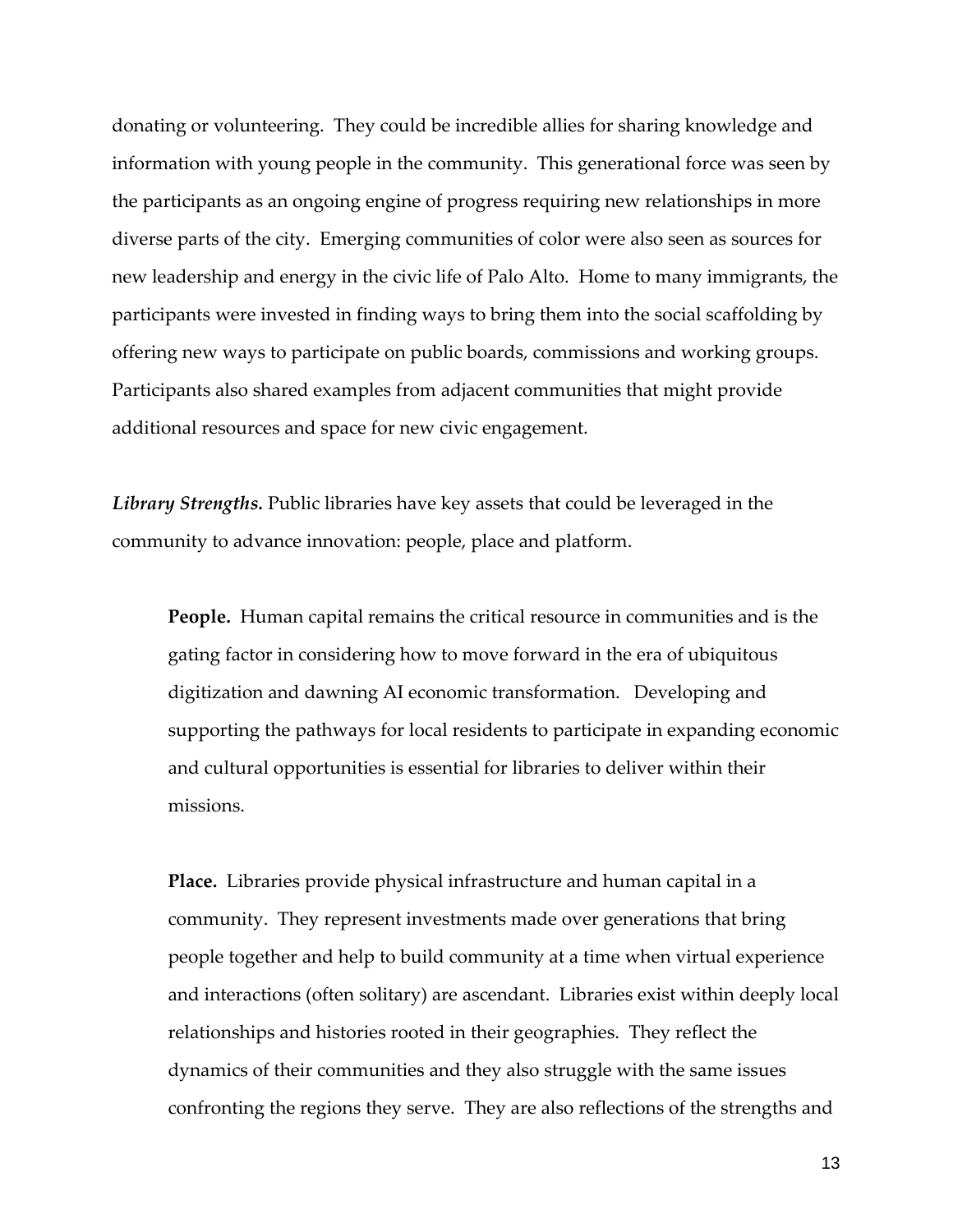peculiar assets of their locations. For libraries, place is not abstract. It defines their conditions for success.

**Platform.** It is often assumed that platforms are inherently technology based. In the age of social media, this is easily a safe assumption. This trend does not exclude the possibility that civil society institutions can also perform the role of a platform for enabling connections and programming that otherwise would not exist. Libraries are this kind of platform and more. They provide an essential layer of trust that is required to bridge many of the divides that challenge community development.

# **The New Information Environment**

Learning, innovation and community are deeply impacted by communications infrastructure and culture. The rise of mobile technologies has changed the calculus for understanding how people learn and innovate. Community adoption of these technologies and practices acts on the community itself, expanding possibilities and complexity. Setting a baseline of understanding is critical for considering how society is evolving in a community like Palo Alto. To help frame this context, Richard Adler, fellow at the Institute for the Future, delivered a PowerPoint presentation titled "Building Blocks for New Civic Ecologies," in which he invoked the contours of a changing technological landscape. He listed the building blocks shaping the environment as follows:

1. *Personal mobile computing* – Two-thirds of the entire population of the world carries at least one cell phone, a powerful computer in a handheld device.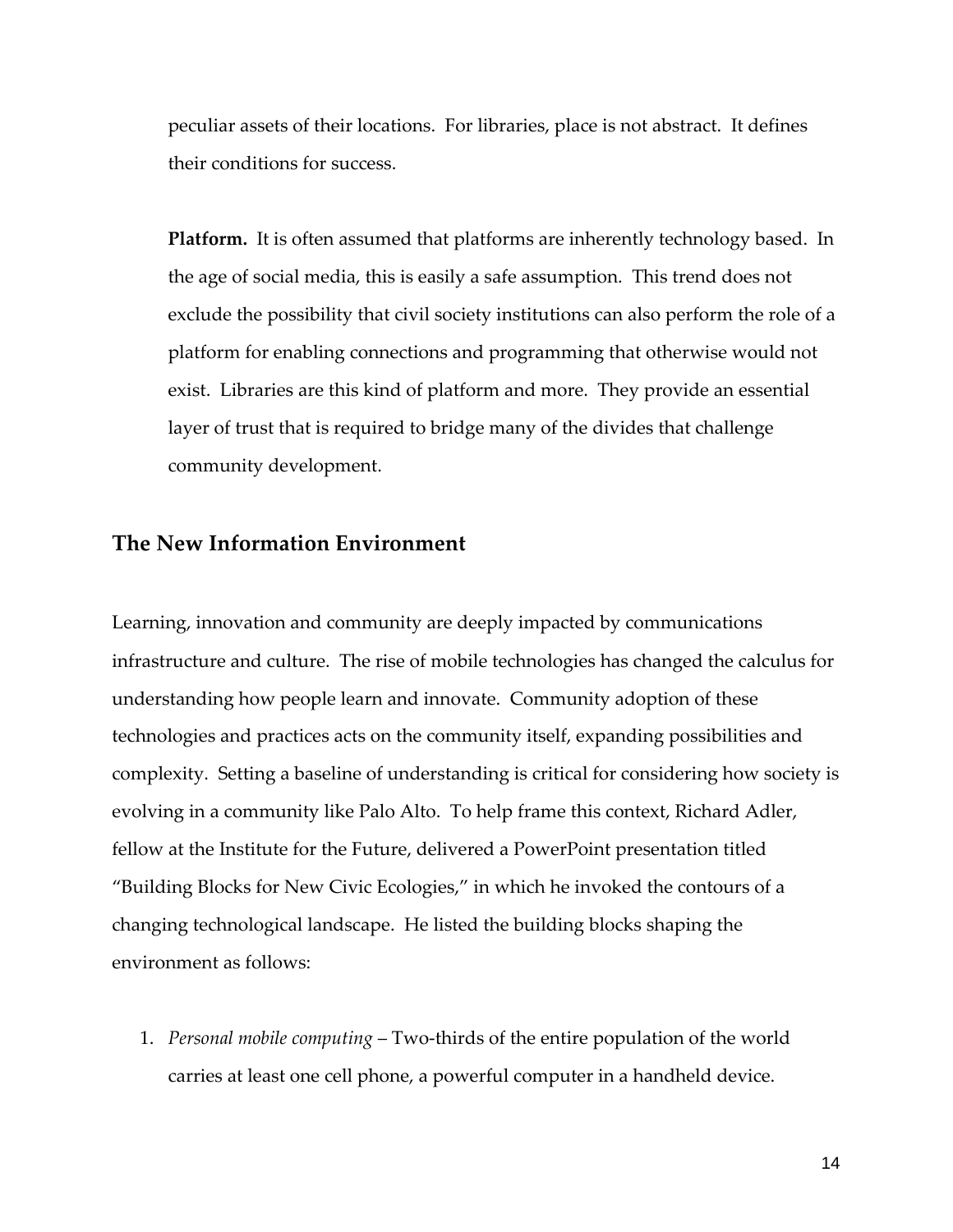- 2. *Ubiquitous connectivity* The world is more connected than ever before through online social networks and other internet platforms.
- 3. *High resolution sensors*  The Internet of Things is requiring new levels of awareness and understanding of the world around us.
- 4. *Orchestrated hardwar*e All connected devices in our environment will be sending data back and forth, allowing conversations between one another.
- 5. *Abundant supercomputing* A vast amount of computing can be embedded in a single program or application, like Google Maps. An unlimited amount of computing goes into the "cloud" every day.
- 6. *Augmented reality* Immersive technologies allow layers of information to overlay reality.

Adler then asked, "What does it mean to be a smart city?" He used Rio de Janeiro, Brazil as an example of one kind of smart city, whose model was top-down. Rio de Janeiro manages and monitors the city from an operations center, where data from municipal and state departments and essential services are aggregated in one headquarters. This version of total surveillance and data-driven municipal management benefits from network efficiencies, but does not necessarily build community trust and engagement. Adler went on to provide a different approach.

An alternative model Adler presented was described as bottom-up, in which all of us as individuals are empowered *with* technology to make connections and navigate the environment. He noted two kinds of social capital that help to strengthen communities—bonding capital, occurring in relationships among existing friends, family and associates, and bridging capital, which brings together people from disparate groups. Palo Alto is rich in bonding capital, while the National Citizen Survey and other indicators suggest it is lacking bridging capital. The question then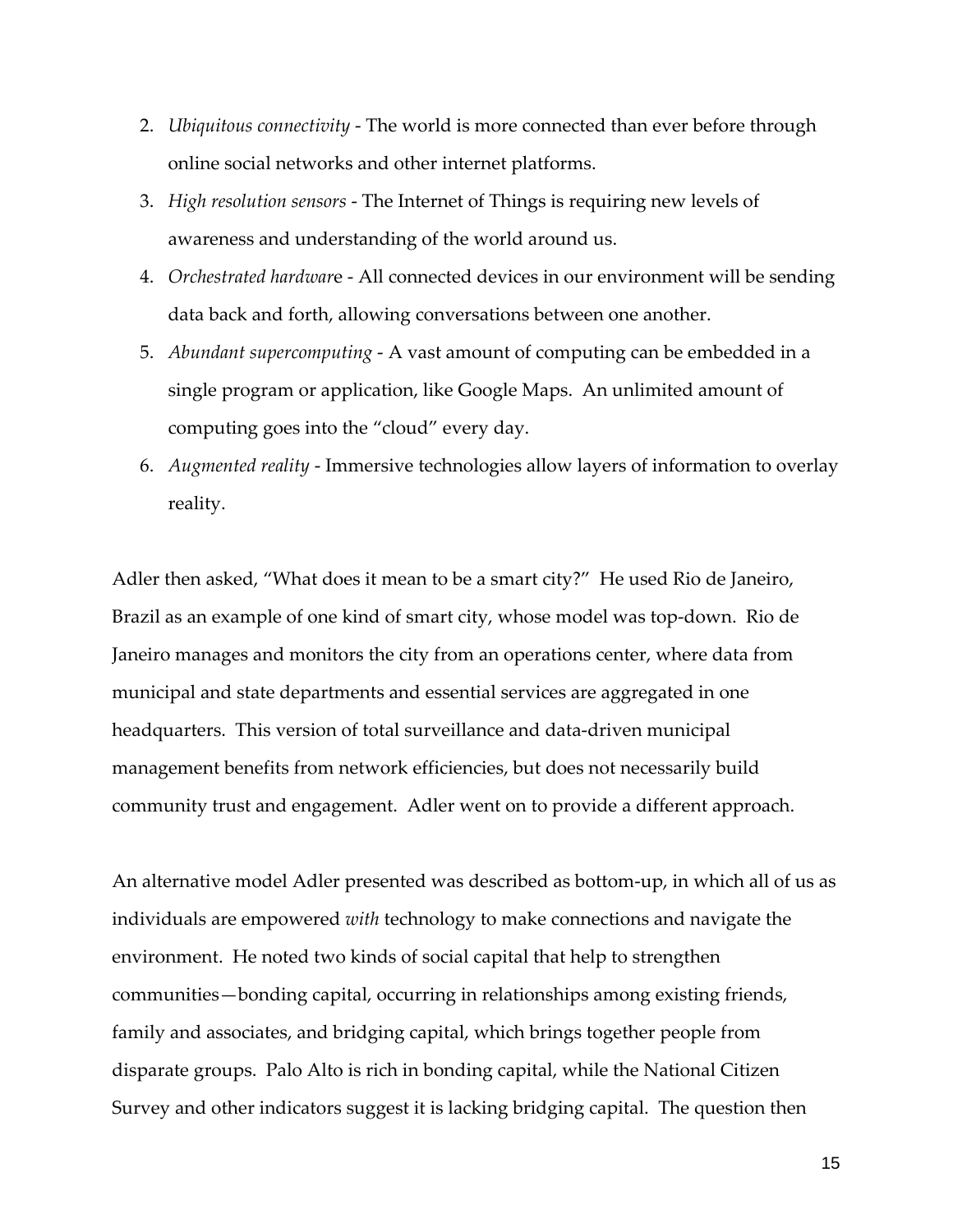follows, how can the Library and Community Services Department work with community partners to become a bottom-up smart city that leverages technology to build bridging capital for learning, innovation and community?

*Bridging capital.* Libraries have been a repository of information since their inception, and the way information is obtained, consumed, shared and secured has evolved over time. Libraries have maintained their role as a trusted information source by continuously adapting to these new modes of information access through books, the internet and the community. Libraries have deployed their often limited resources in strategic ways to capture new opportunities to serve their communities and boost literacies, often introducing new innovations earlier than other agencies. This trend is now challenged by the accelerating pace of change in the marketplace of competition for people's attention. It is also reinforced by the platform libraries provide to develop the capacity and network to build bridging capital.

*Libraries as places of access and discovery.* Library services have always been expansive and formed around the needs of communities, yet books remain a core feature of libraries. This essential function ranges from introducing young readers to the power of reading to empowering users to stay connected to literature throughout their lifetimes, regardless of income. Whether you are a low-income parent finding your way to great children's literature or a senior on a fixed income, the rewards of reading can be experienced across all walks of life through public libraries in Palo Alto. They are places of access and discovery. While technology evolves and information is more accessible and more contested, the joy of reading does not require innovation. It merely requires engagement. With the themes of learning, innovation and community in mind, new forms of engagement offer pathways for both the Library and Community Services Department.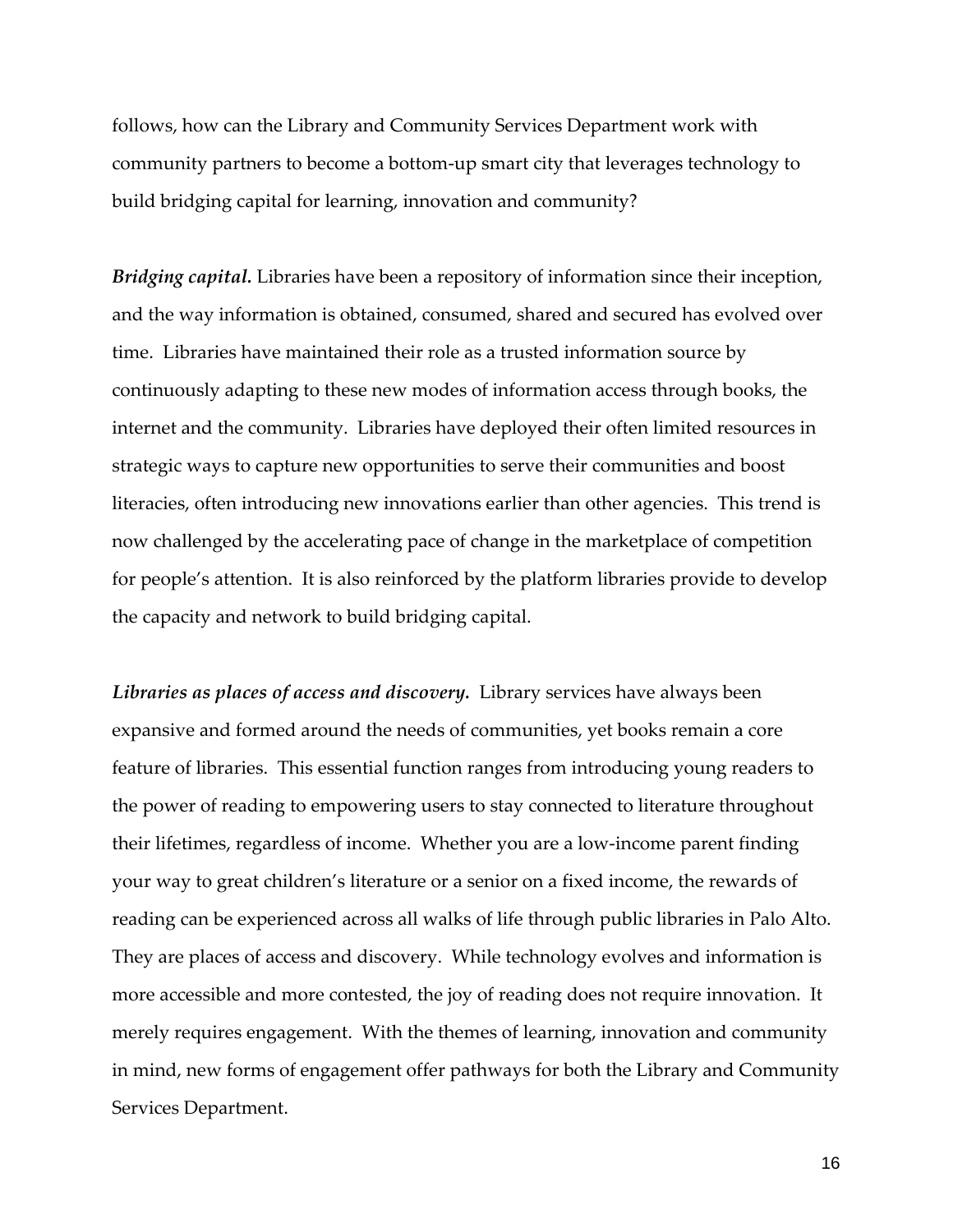*Libraries as resource navigators.* Participants highlighted the opportunity for libraries to serve as an information access point for community and social services resources. The government and nonprofit sectors have information to share and libraries have trained and trusted staff ready to assist. The library is a public space equipped with restrooms and temperature control. They also typically have charging stations, computers and Wi-Fi. All of these resources are crucial to lower income users who need support in developing workforce skills and access to networks. There are also many nonprofits in Palo Alto who need a platform for reaching constituents. Libraries are a platform, broker and catalyst for these kinds of connections. A rotating desk for nonprofits to engage visitors inside libraries was proposed to increase awareness for available programming and services.

*Information curation.* The internet has become such a basic research tool that people are expected to be proficient in gathering information this way. The library can offer access to technologies that are already embedded in modern society as well as new technologies to help the community keep up with a rapidly changing digital environment and workforce. Participants also identified tensions with the internet in the age of social media. Although it is an incredibly useful research tool, the internet is overloaded with information, some of which is not factual and purposely misleading. This leads to the internet being, in some instances, an obstacle to information. Libraries are increasingly required to support users in finding credible sources and reliable networks for critically consuming information. This new domain of information literacy has major implications for libraries in our democratic society. Even in a community with the intellectual resources of Palo Alto, there was shared concern with the problems of misinformation and polarizing filter bubbles.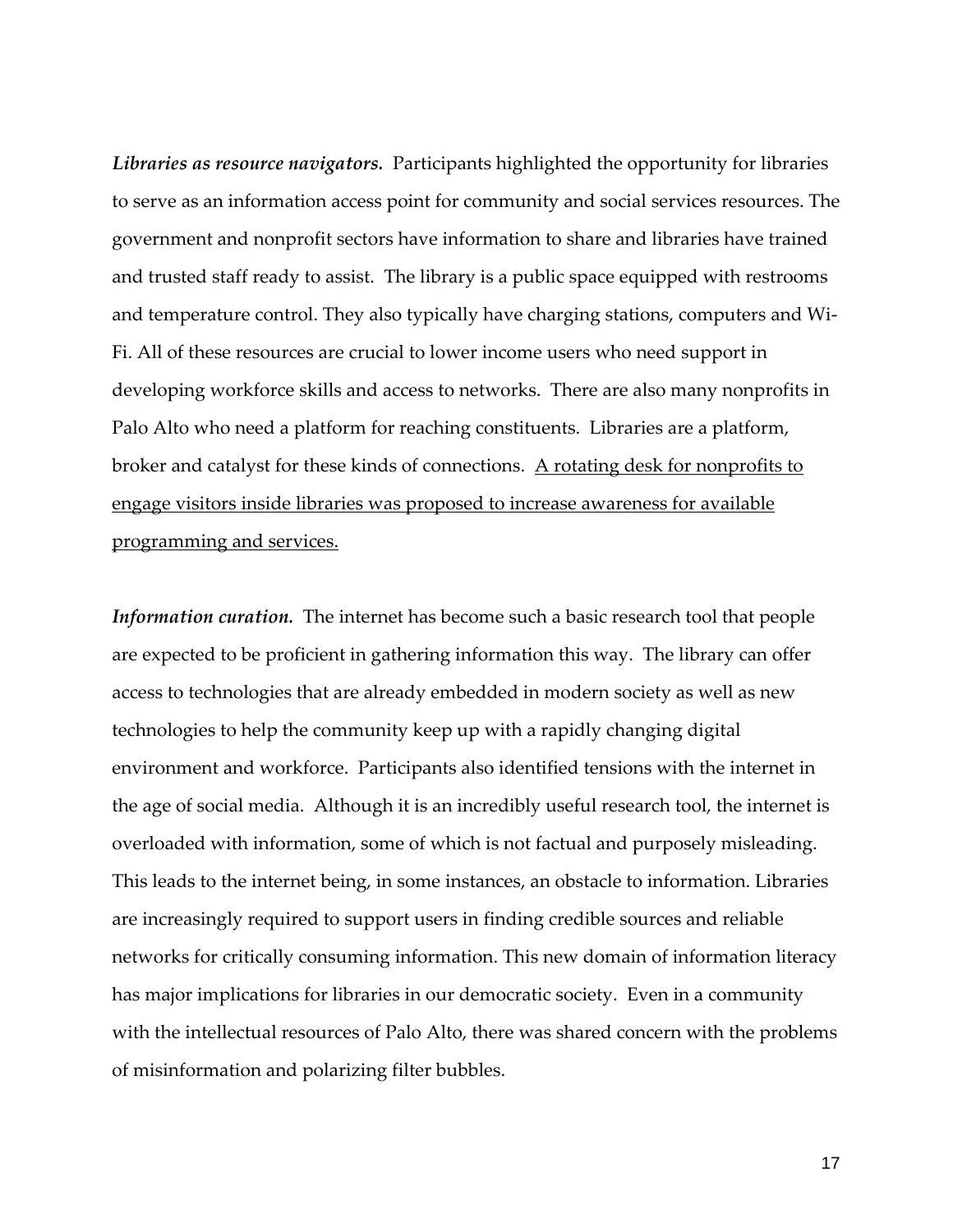*Libraries as platforms for the sharing of information.* There has never been more information available than today, with ubiquitous connectivity driving a glut of data into every available channel. There was a shared sense of frustration with finding the right civic and community information at the right time. To make this information available for everyone requires connection and multiple channels of communication. In Palo Alto, the library acts as a key facilitator for the sharing of information. Its physical space allows for community gatherings and fosters awareness of new opportunities to learn and engage. Libraries host classes, meetups, community activities and more. Library branches are in diverse parts of each community, providing an equitable opportunity for participation.

*New services.* The library can serve as hosts for new services. The ongoing exploration of universal pre-K in California is a critical opportunity for libraries to consider an expanded set of services. Low-income families could benefit greatly from such an expansion and libraries in Palo Alto would be natural platforms for connecting them to new services. The library's role as a convener could also benefit local business leaders by hosting innovation meetups where entrepreneurs can talk, network and learn from each other simply through convening or hackathons. The same model could extend to other sectors like art, education or nonprofits.

#### *Alignment with Community Goals.*

"As a Library, we value: Providing free and open access to collections, resources and services to all. Learning and being a learning organization. Embracing differences and diversity. Challenging the norm. Fostering an engaged community and staff. Our relationships with one another and with our community."

—*The Palo Alto City Library 2018-2021 Strategic Plan*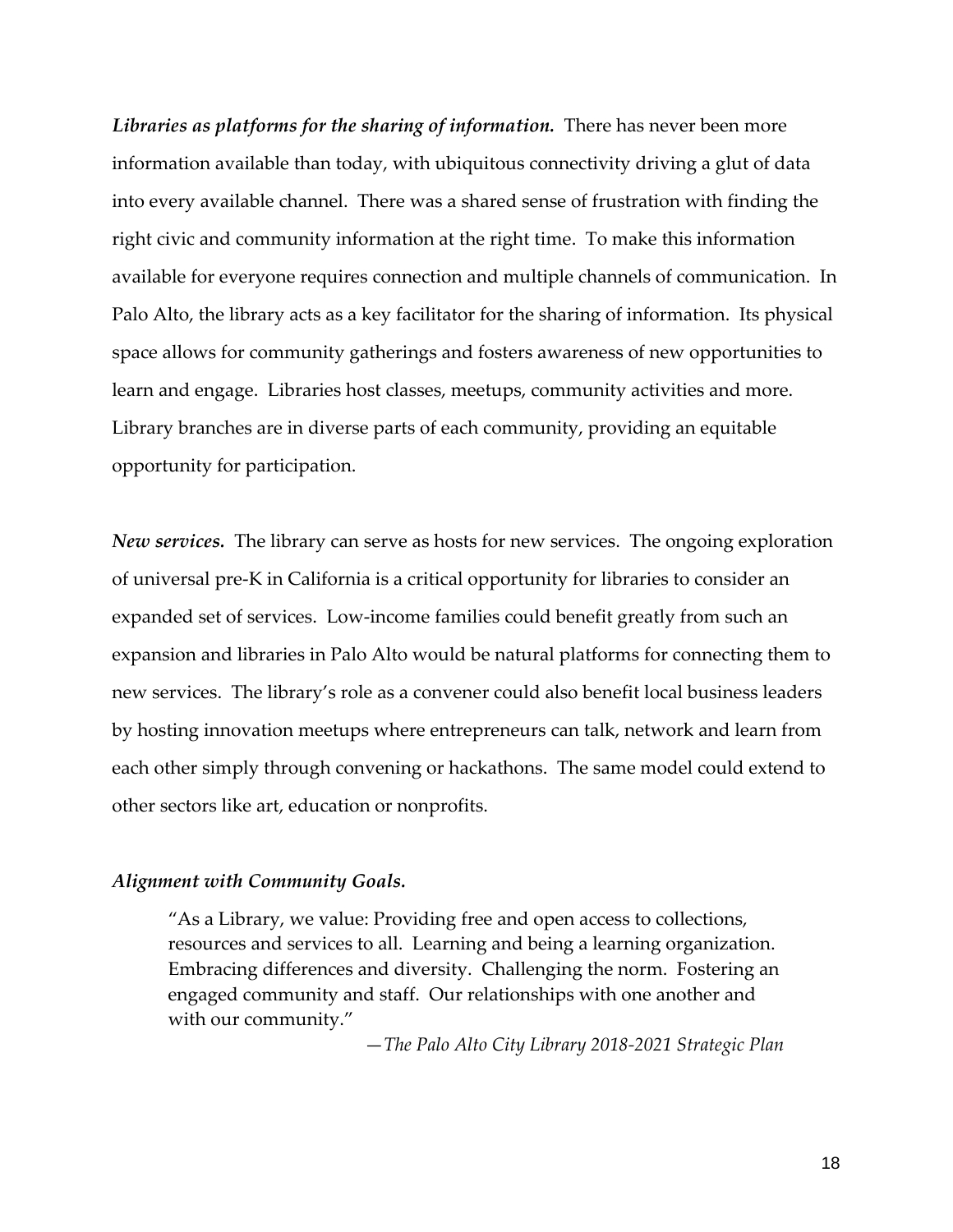Those at the roundtable were tasked with identifying goals that span various sectors of the community. Participants shared a vision of a Palo Alto that has a strong sense of community across social and economic demographics, a broad worldview and understanding outside of the Silicon Valley bubble, and a balance between historical preservation and advancement. They asked how they can ease barriers to deeper civic engagement, identify and better serve underserved populations in the city, and contribute to the social well-being of youth. All of these are areas that the library pursues in its mission to support learning, innovation and community.

While the roundtable agreed that embracing technology is necessary for meaningful progress, they also valued the nostalgia for both historical Palo Alto and dependable, familiar library services. They asked how libraries and other organizations could capture the memories and history of the community while offering new services to keep pace with changing modes of information access, and teaching its residents how to deploy tech purposefully, wisely and efficiently. This mix of lived experience, relationship driven insight, and openness to new ideas was an essential part of the dialogue.

### **Creative Collisions**

Participants were assigned to one of three working groups: Lifelong Learning, Citizenship and Civic Engagement, and Health and Wellness. Some were placed in areas of their expertise, and others assigned to provide diverse perspectives in each priority area. The groups examined the goals, aspirations and priorities identified during the morning sessions. Considering the assets and strengths of the library and the community, they developed frameworks to articulate and advance the goals for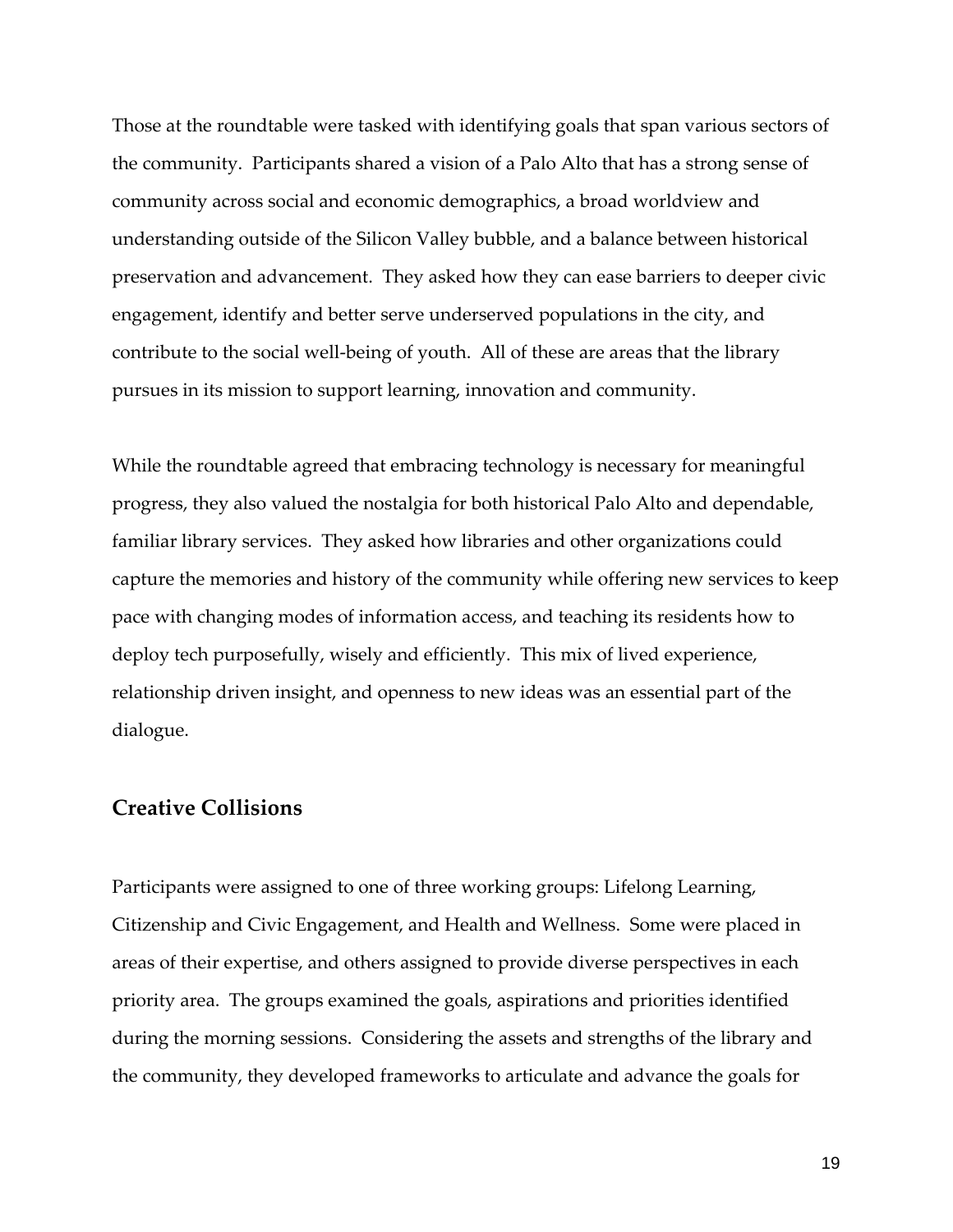Palo Alto in each area, and identified potential partnerships across community sectors. The working groups documented their findings and presented them to the entire group at the end of the day.

#### *Lifelong Learning Working Group*

The Library and the Community Services Department engage with residents and have an impact at various points across a person's lifetime. The working group envisioned a community where lifelong learning is supported, encouraged, and available to all. The group recognized the importance of understanding learning needs across the continuum of learning, and **cataloging** opportunities available in the community. The group focused on gathering information, mapping opportunities and resources, marketing services and engaging community.

*Get the word out.* Palo Alto already has spaces for lifelong learners, like the Palo Alto Adult School and the Osher Lifelong Learning Institute at Santa Clara University. The working group suggested better marketing and advertising for these services. In line with the expressed concern for supporting diversity, the group agreed that any new push in advertising should focus on non-English outreach to ensure equitable knowledge of and access to lifelong learning opportunities.

*Offer a lifelong learning card.* The working group conceptualized a marketing plan in the form of a "lifelong learning card." This card would create a "marketplace" surrounding learning, expressing the intrinsic value of each opportunity for learning. The group suggested that the library could partner with local businesses, schools or nonprofits to offer skill-building workshops or classes. A person's library card could be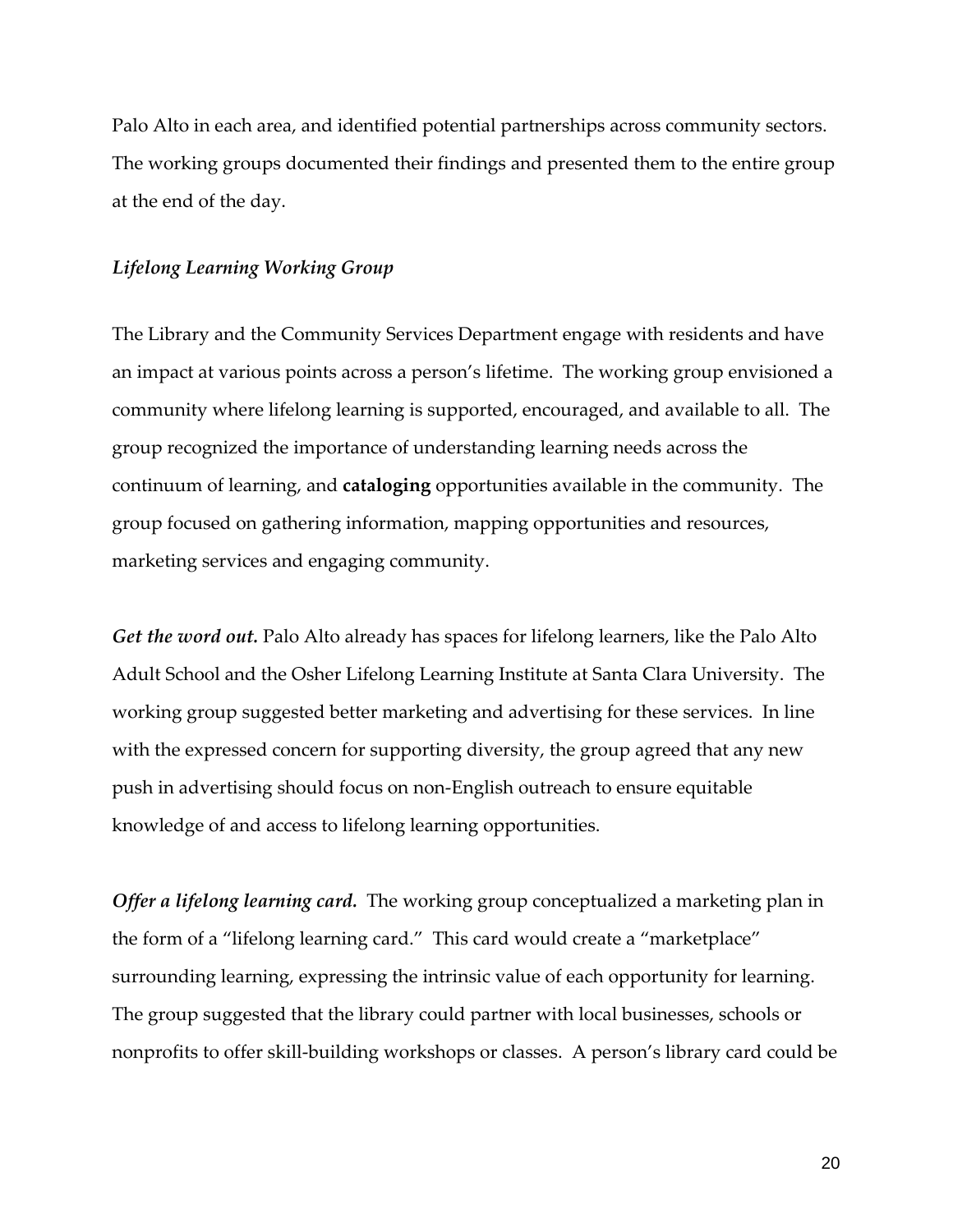loaded with "lifelong learning credits" that are redeemable for these workshops or classes.

*Survey the community.* To better plan for additional library programs surrounding lifelong learning, participants encouraged continuous interactions with the community about their needs and aspirations. This could be in the form of relationships with various nonprofits or other organizations or consistent surveys of the public. Once specific needs are assessed, the library can offer programs like speaker series on popularly requested topics or classes teaching skills that are in demand. The group expressed a desired outcome of increasing cross-cultural connection and inclusivity.

Through collaborations with other organizations, the library can better understand and map the services being provided throughout the city. This would prevent duplications in services, and avoid competition between organizations. Instead, the group imagined that the library could connect organizations in order to better plan for gaps in service, and to build up the success of each individual effort toward city goals.

#### *Citizenship and Civic Engagement Working Group*

This working group focused on an interdisciplinary approach to its charge. First, it reflected on the strengths and contradictions of the community. Participants recognized Palo Alto as a dynamic place where high civic engagement concentrates with a narrow constituency. This was identified as the "Palo Alto process," where deep debate and consideration was given to certain issues by a relatively small group of highly committed people. While providing clear benefits, this characteristic was also seen as closing off participation for many. The working group worked towards strategies for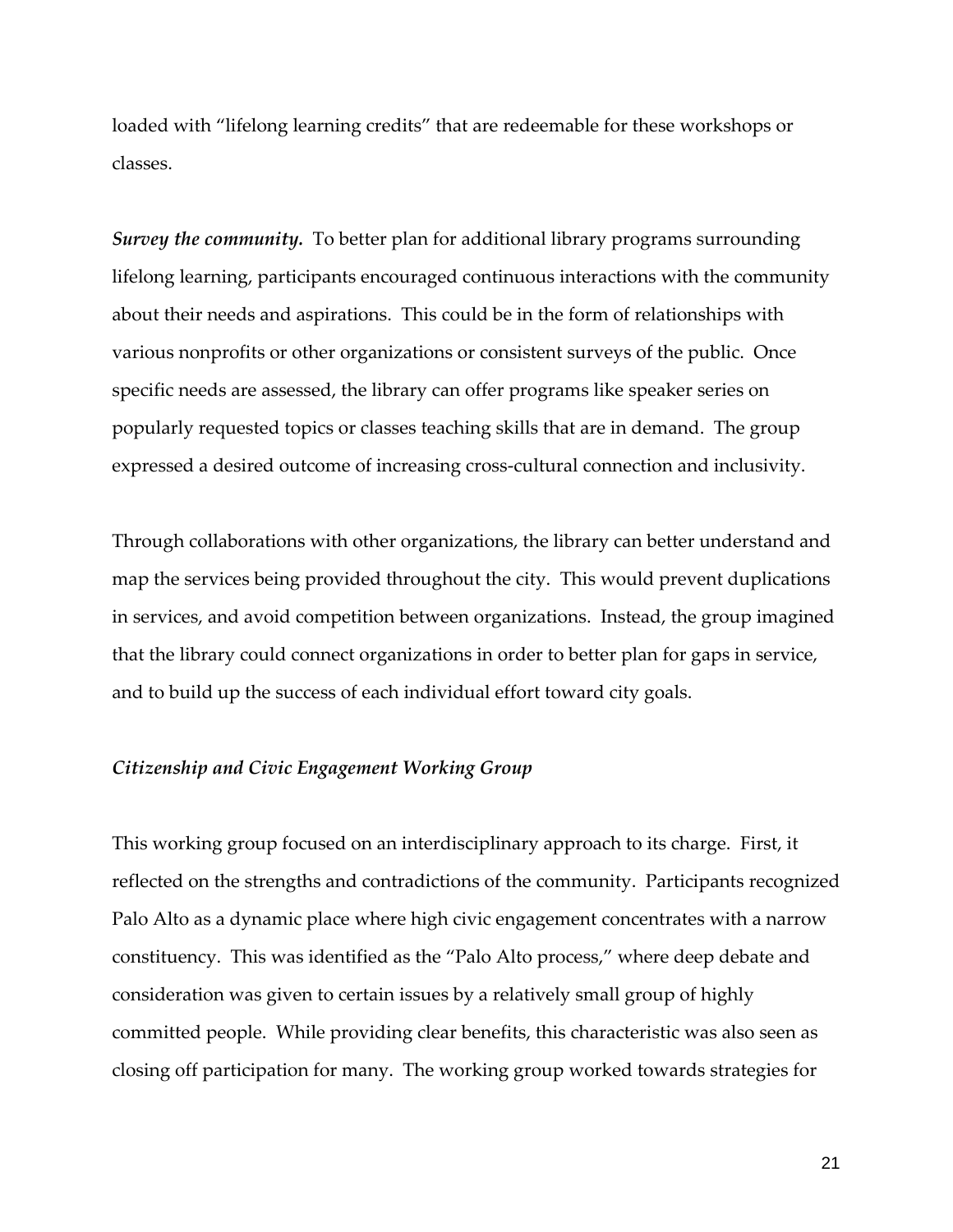broadening participation through capacity building and more open channels for engagement.

*Develop and host Civic Bootcamps.* The vision took shape as a series of Civic Bootcamps developed and hosted at libraries to invite, train and empower new members of the community to step forward and receive support for participating on boards, commissions and organizing opportunities in their own neighborhoods.

The working group acknowledged the need for a leveling up in the architecture for the Civic Bootcamps. This means easier entry and lower demand activities to introduce community members initially. As their interest and capacity increased, there would be more complex and time intensive roles for participants to take on. This ultimately would lead to an ecosystem of exposure, engagement and empowerment that would better represent the entire community of Palo Alto in its formal civic infrastructure. There is already a wealth of retired experts who may be tapped to volunteer their guidance for such a program, advancing the goals shared earlier in the day for intergenerational collaboration and building bridging capital.

Members of the community were careful to describe the pressures of housing prices and affordability for people who work in Palo Alto. Many members of the library staff cannot afford to live in Palo Alto. The filter bubble effect was a concern for the working group as it wrestled with how to ensure that issues local to Palo Alto reflected larger forces operating regionally, statewide and across the country.

*Do outreach to maximize inclusivity*. Education and diversity are well indexed in Palo Alto. These strengths were seen as key assets in launching the Civic Bootcamp. The Bootcamps can launch quickly by bringing stakeholders in to participate and facilitate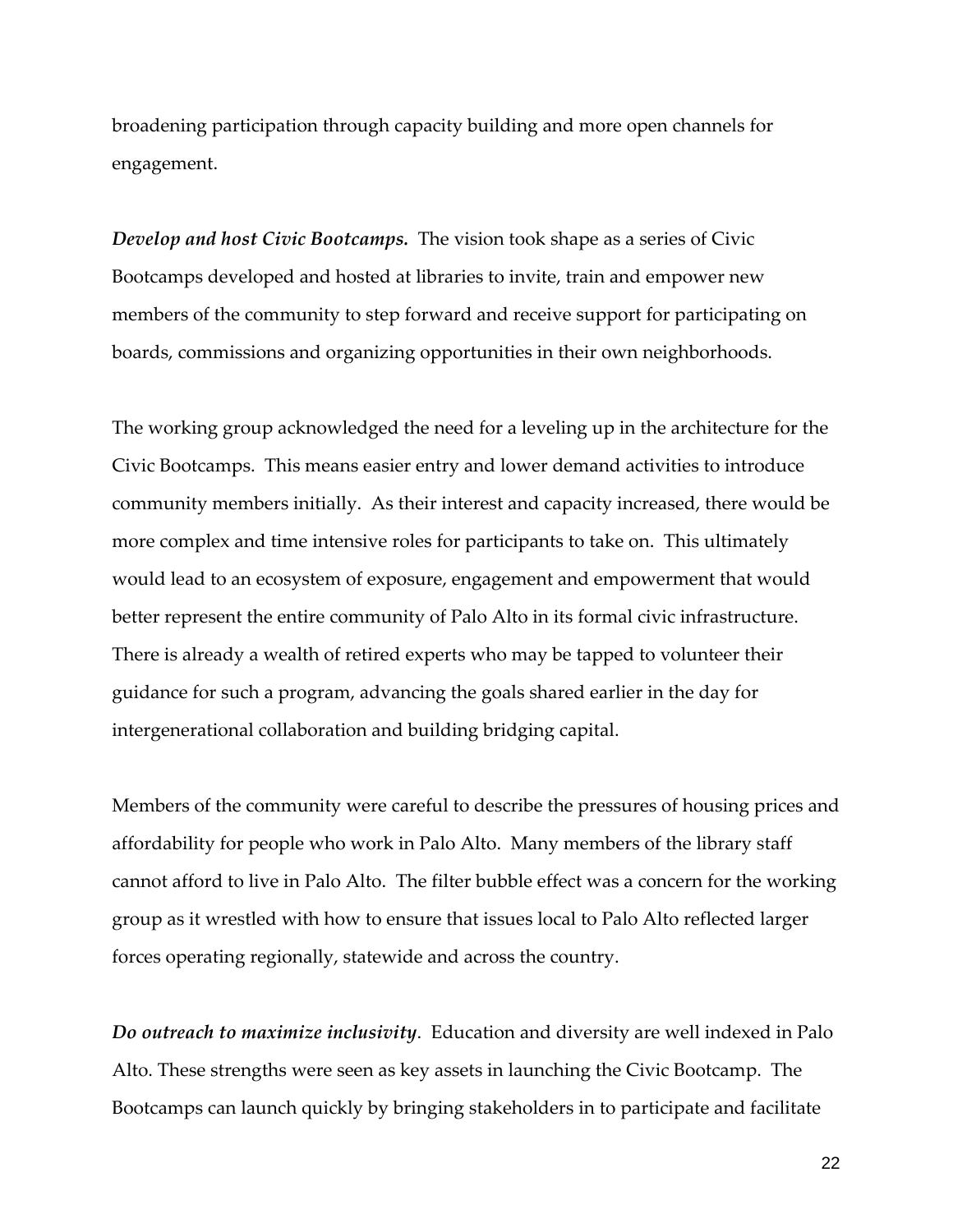training and capacity building. The group also proposed inviting community-based organizations to have a physical presence at libraries to connect the Bootcamps to dayto-day resources available to residents. A desk, kiosk or other space within the library could host a rotating series of representatives from these organizations. This in-house retail presence for community resources is a novel approach to space and networking. The group acknowledged that outreach is key in developing civic engagement. The voices missing in local government are frequently of those with language barriers, young people or families struggling economically. The working group suggested that libraries and organizations that successfully serve any of these groups be engaged to participate in the Civics Bootcamp, with the goal of lifting the voices of those who need more support from their city. The group was firm in its belief that learning, innovation and community in the civic life of Palo Alto should be equally distributed.

#### *Health and Wellness Working Group*

This working group envisioned a community that provides accessible opportunities for all people in the community to be well physically, emotionally, spiritually and socially. They recognized that some aspects of self-care come with harmful stigmas, and asked how libraries can partner with other organizations to ease barriers—social and otherwise—to health and wellness information.

*Be a clearinghouse for health and wellness information*. The working group considered the library's role as an information access point, and suggested that libraries act as a clearinghouse for up-to-date health and wellness information, as well as a space to facilitate human engagement. The library can partner with outside organizations to consolidate health data, survey the community to assess needs, and communicate the availability of services to those they would benefit.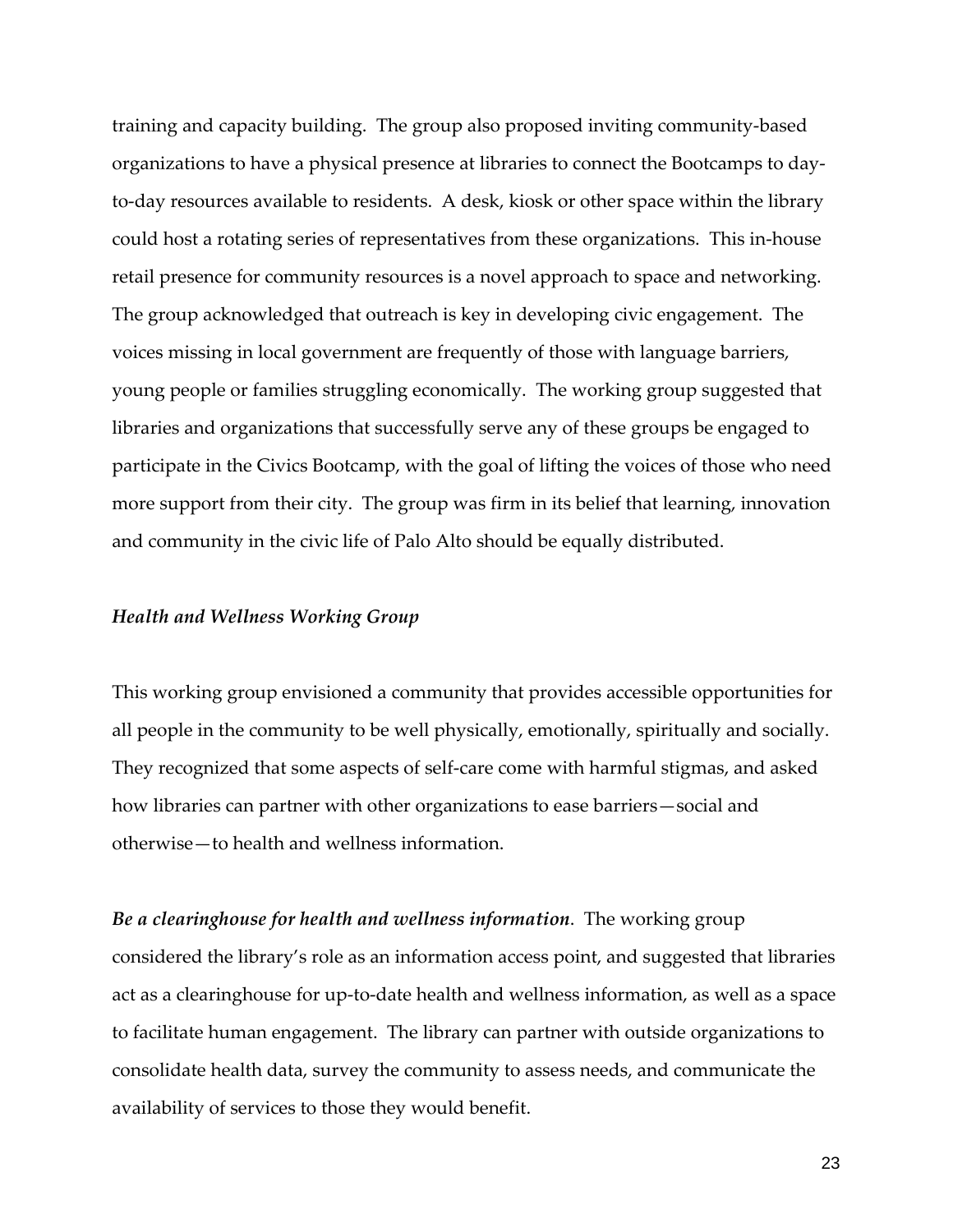*Create a safe space for all.* The group acknowledged that the library's unique role as a nonpolitical convener and trusted source for the navigation of information could be of great value to outside organizations with aligned goals for the community. Libraries already attract a diverse intersection of the population in Palo Alto, making it a natural space to provide health and wellness information and data. The working group emphasized a need to be inclusive of vulnerable populations, to make sure that everyone in Palo Alto has equitable access to accurate health information.

They suggested partnerships with legal resources to navigate the sharing of health information as the library is not a licensed health provider. The library, in its clearinghouse role, would be able to access the many existing resources for health data and connect library visitors to those trusted resources. A key model for bringing this service to the library could be Project Safety Net, an organization centered around resources for fostering youth health and wellness in Palo Alto. This organization already partners with mental health organizations, nonprofits, youth organizations, faith organizations, individuals, Palo Alto Unified School District and the City of Palo Alto staff. A partnership with Project Safety Net could bring access to the services offered throughout the city inside the walls of the libraries, where visitors from all walks of life may connect to those resources.

## **Conclusion**

Palo Alto is home to a community living at the epicenter of Silicon Valley. It is a city with strong educational values, rich cultural history and tens of thousands of commuting tech workers during the week. Participants at the Dialogue discussed some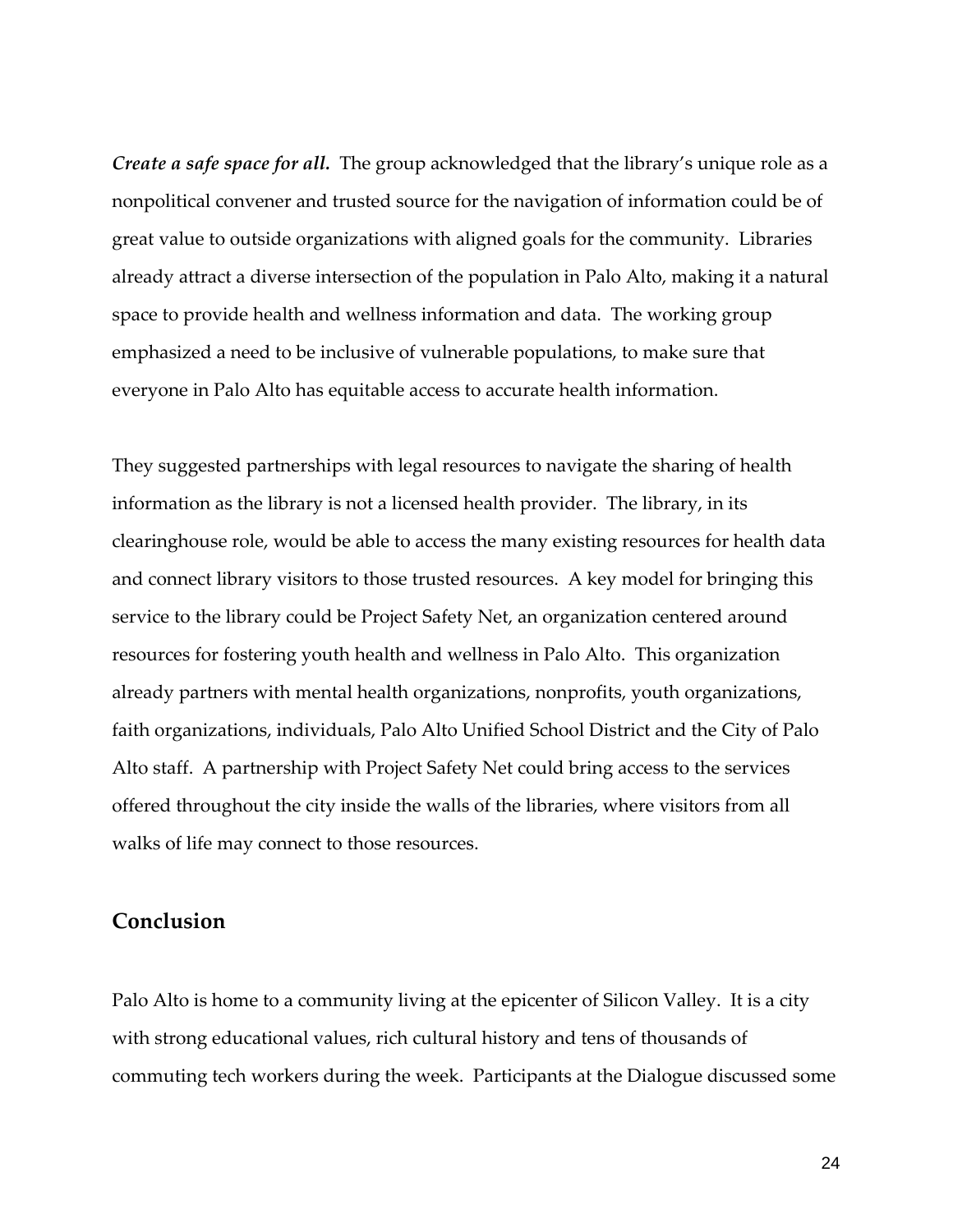of the contrasting values of Silicon Valley and Palo Alto. While Palo Alto embraces the new technologies and the resources that Silicon Valley offers, those at the Dialogue agreed that they want to build an environment for their youth that fosters wellroundedness, civic engagement and a value system that defines success around the health and development of the whole person, which includes physical and mental health as well as academic and financial prosperity.

The Palo Alto Dialogue on Libraries and Community Services yielded many insights for further discussion and exploration. Some are simple and easy to test, while others will require increased collaboration across the community. There was a consistent commitment to leveraging both the Library and Community Services Department to play a guiding role in accelerating new ideas and programs. Core to the missions of these city departments, each of these ideas were also developed to fundamentally increase access to information and resources for the entire community. Working groups established bold ideas for thinking about the service frameworks necessary to make libraries critical partners for success across the continuum of a person's life. Maslow's hierarchy of needs was suggested as a reference to imagine the scaling of services for different stages of people's needs.

The Dialogue on Public Libraries gives communities a chance to consider the responsibilities of the library in an era where the foundations of civil society are suspect and trust in institutions continues to decline. Participants agreed on the urgent need to reinforce the role of the 21<sup>st</sup> century library in rebuilding trust and achieving those dreams. The assets of Palo Alto are many and have accrued over many generations of learning, innovation, and community building. Now this community is poised to develop new pathways for building community and understanding what a "smart" city looks like and how it acts, by embracing new technologies, insights and connections. This report, full of progressive ideas and potential partnerships, was generated from a